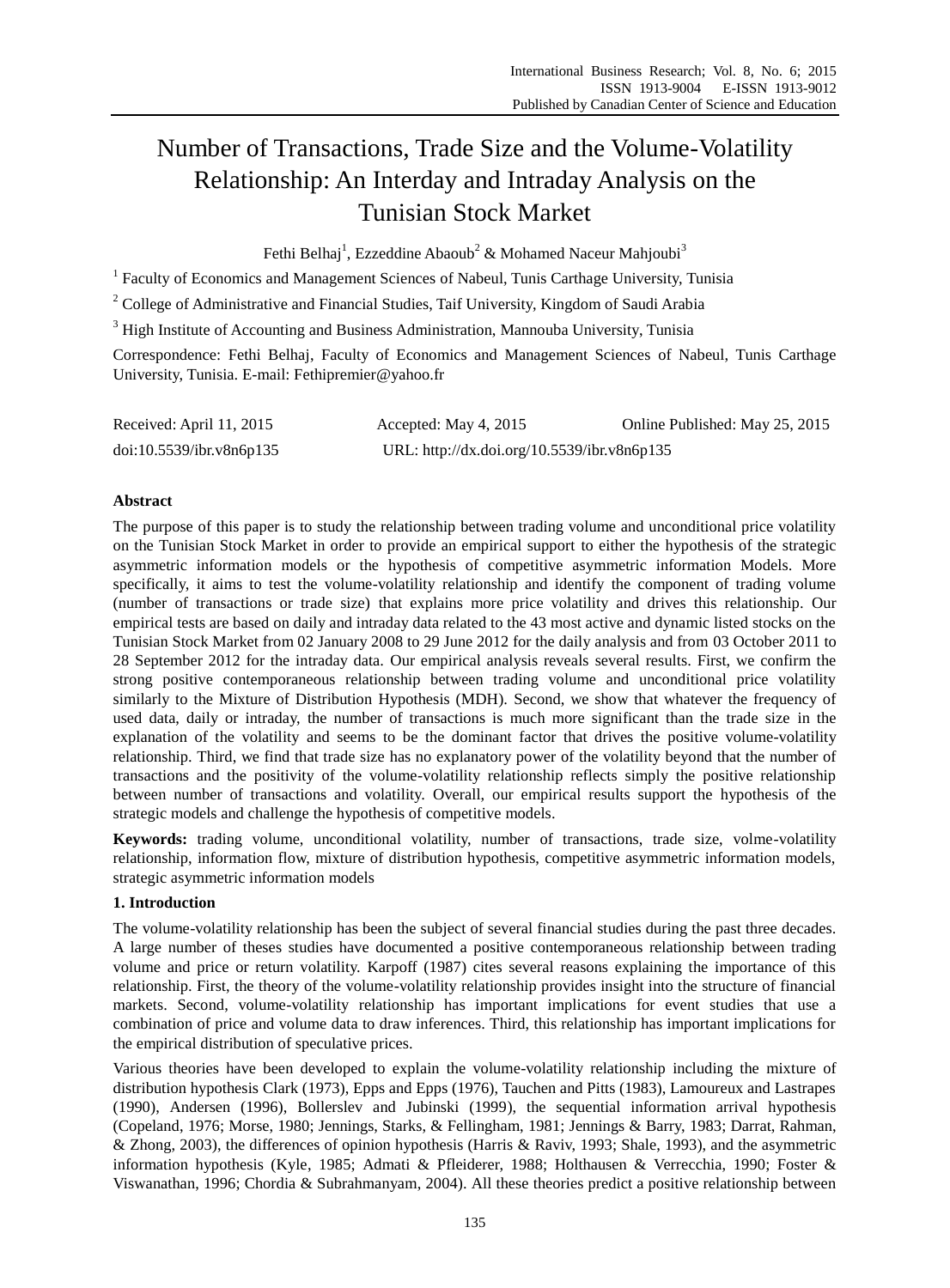price volatility and trading volume.

Developed by Clark (1973), Epps and Epps (1976), Tauchen and Pitts (1983), Lamoureux and Lastrapes (1990), Andersen (1996), Bollerslev and Jubinski (1999), the mixture of distribution hypothesis (MDH) remains always at the basis of all researches that address the relationship between trading volume and price or return volatility. This hypothesis assumes that volatility is highly influenced by information arrival whose trading volume is a proxy, and predicts the existence of a positive contemporaneous relationship between volume and volatility mainly due to their joint dependence on a common underlying directing variable (*mixing variable*) that measures the rate of information flow to the market. According to this hypothesis, the new information dissemination is contemporaneous and therefore, the instant reaction of the various actors on his arrival on the market implies a positive contemporaneous volume-volatility relationship. Empirically, this intuition leads to our first hypothesis:

**H1**. Trading volume and price volatility are positively and contemporaneously related due to their joint dependence to information flow whose dissemination on the market is contemporaneous and the reaction of various actors on his arrival is instantaneous.

Empirically a large number of empirical studies have documented a strong positive contemporaneous relationship between return volatility and trading volume (Jones, Kaul, & Lipson, 1994; Lee & Rui, 2002; Huang & Masulis, 2003; Alsubaie & Najand, 2009; Mahajan & Singh, 2009; Kumar, Singh, & Pandey, 2009; Giot, Laurent, & Petitjean, 2010; Kao & Fung, 2012; Chuang, Liu, & Susmel, 2012; Huang & Wang, 2012; Celik, 2013; Davidsson, 2014; Shahzed et al., 2014; …). However, despite the diversity of these studies, there was no general consensus regarding the component of trading volume that best explains price volatility and drives, therefore, the positive contemporaneous volatility-volume relationship. Indeed, trading volume measured during a given period can be decomposed in number of transactions and trade size (Note 1). Thus, it would be interesting to test whether the volume-volatility relationship is driven by either one or both components. The asymmetric information hypothesis has focused on this issue. The previous literature related to this relationship distinguishes two groups of asymmetric information models: competitive asymmetric information models and strategic asymmetric information models.

The strategic asymmetric information models (Kyle, 1985; Admati & Pfleiderer, 1988; Foster & Viswanathan, 1996; Chordia & Subrahmanyam, 2004; Cho, 2007) assume that the positive volume-volatility relationship mainly reflects the positive relationship between the number of transactions and volatility since informed investors tend to camouflage their trades by fragmenting them into several small and medium-sized transactions in order to conceal their identity as informed investors and thus benefit from their private information, which makes the number of transaction more informative than the traded volume. Empirically this assumption leads to our second hypothesis:

**H2.** Informed Tunisian investors prefer a strategic camouflage behavior through fragmenting their trading activities in several smaller transactions without revealing their information advantages in order to benefit from it.

Unlike strategic models, the competitive asymmetric information models (Easley & O'Hara, 1987; Holthausen & Verrecchia, 1990; Back & Baruch, 2007; Ozsoylev & Takayama, 2010; …) suppose that informed investors prefer to trade large amounts of shares to enjoy their private information which could provide an important information content to the trade size and therefore leads to a significantly positive relationship between this trading variable and price volatility. Empirically this intuition leads to our third hypothesis:

**H3.** Informed Tunisian investors prefer to trade large amounts of shares to benefit from their private information.

Despite the massive literature on the volatility-volume relationship, few researches have emphasized the study of the relative contributions of the number of transactions and the trade size in explaining its origin. Jones, Kaul and Lipson (1994) were the first to study the relative impacts of the number of transactions and trade size on price volatility based on daily data related to a sample of listed shares on the NASDAQ from 1986 to 1991. They show that the number of transactions is much more significant than the trade size when explaining price volatility and seems to be the dominant variable leading the volume-volatility relationship, and that trade size does not provide additional information content beyond the number of transactions. These results lead Jones, Kaul and Lipson (1994) to conclude that the positivity of the volume-volatility relationship simply reflects the positive relationship between volatility and the number of transactions. Similar results were found by Jiang and Kryzanowiski (1998), Gopinath and Krishnamurti (2001) who assume that the number of transaction is strongly associated with the information flow and therefore positively related to price change.

Using daily data related to a sample of listed shares on NYSE and NASDAQ, Chan and Fong (2000) analyze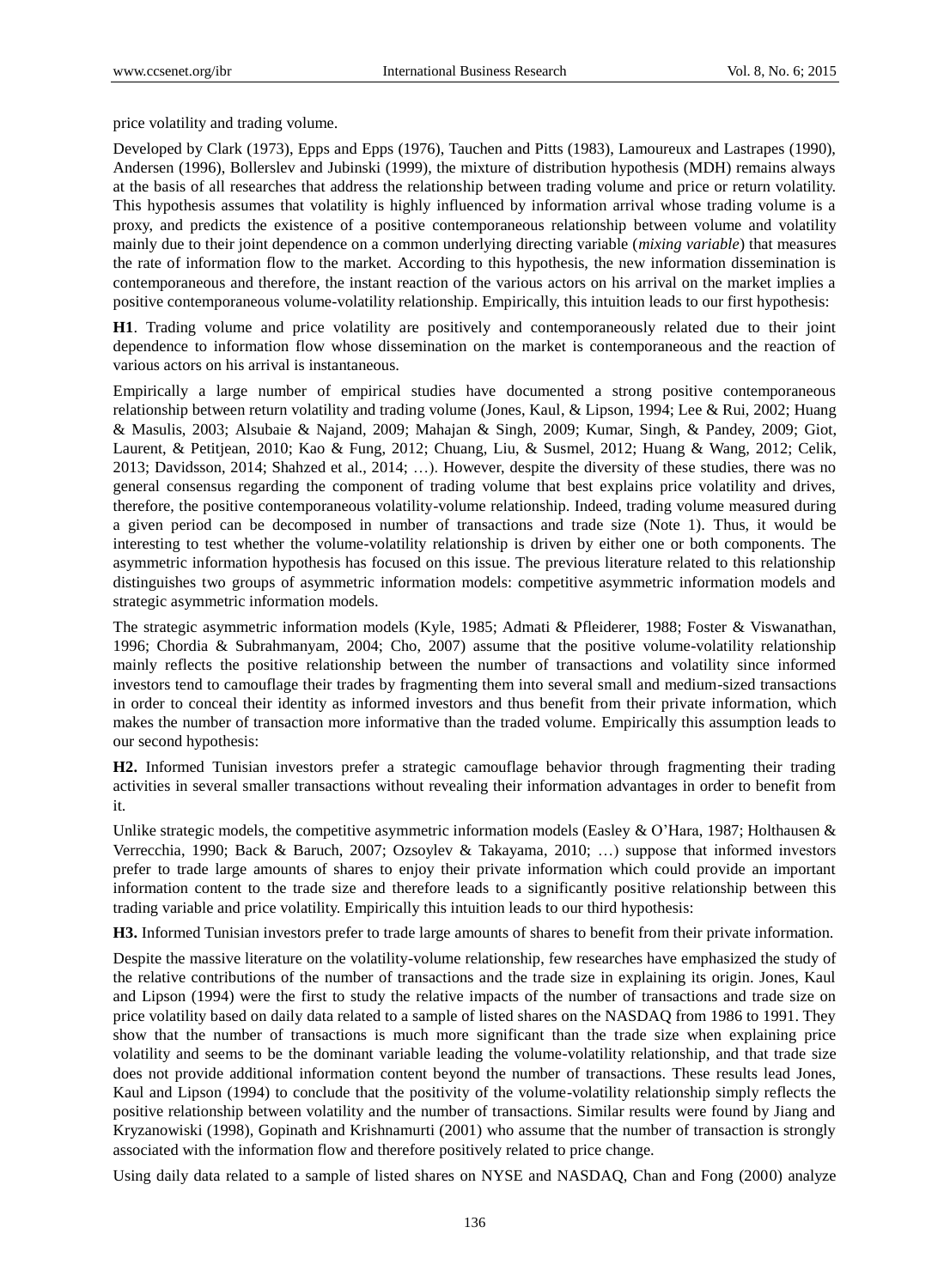how price volatility could be explained by both the number of transactions and trade size. They assume that the finding of Jones, Kaul and Lipson (1994) concerning trade size neutrality in the volume-volatility relationship is somewhat questionable. Indeed, if informed investors prefer to fragment their trade to hide their privileged identities, they should issue several medium sized transactions (Barclay & Warner, 1993) and therefore, transactions will have a greater impact on prices for medium sized trade than other size categories. In order to detect the impact of the number of transactions and trade size on price volatility, Chan and Fong (2000) use a strategy similar to the one used by Jones, Kaul and Lipson (1994). The results show that in addition to the number of transactions, trade size plays a significant role in the volume-volatility relationship with a relative importance of the number of transactions in the generation of this relationship.

Chan and Fong (2006) review the relative impacts of the number of transactions and trade size on returns volatility. Unlike previous studies that measured daily volatility with the absolute value of daily returns, the authors assume that this measure is a very noisy estimator of the real latent volatility since it is calculated using only both of the opening and closing prices that could generate a very low level of volatility if they are too close, even though during the day there had been important and significant fluctuations of the intraday prices. Therefore, according to Andersen et al. (2001), they propose an estimation of the daily volatility through realized volatility obtained from summing the squares of the intraday returns associated with five-minute time intervals. Applying their empirical methodology to 30 shares composing the "Dow Jones" stock index, running from January 1993 to June 2000, Chan and Fong (2006) show that the number of transactions explains daily returns volatility better than the trade size. Specifically, they find that the number of transactions explains in average 42% of the realized daily volatility, while the trade size explains only 25%. They conclude that the number of transactions appears to be the dominant variable that drives the volume-volatility relationship and that, despite its significant impact on returns volatility; the trade size does not provide a stronger explanation of price variation than that of the number of transactions.

Huang and Masulis (2003) empirically study the volume-volatility relationship on the London Stock Exchange (LSE) through decomposing volume in number of transactions and trade size. This analyze is primarily based on daily data and then on intraday data related to 100 shares composing the "FTSE-100" stock index in 1995. Considering the daily frequency of data, they show that only the number of transactions significantly affects volatility and leads the positive volume-volatility relationship. However, when trades are decomposed in size categories, the number of transactions in the small size category and the average trade size are both positively correlated with price volatility. Huang and Masulis (2003) also find that intraday data reinforce the explanatory power of the average trade size stating that small sized one has greater impact on price volatility than the other trading categories.

Giot, Laurent and Petitjean (2010) suggest a new approach to study the relative importance of the number of transactions, trade size and the order imbalance in the volume-volatility relationship through decomposing the realized volatility in two major components: a continuously varying component and a discontinuous jump component. The application of this approach to 100 listed shares on the NYSE during the period from January 1999 to September 2003, shows that the three mentioned above variables are positively related only to the continuous and persistent component of volatility, and that the number of transactions remains the dominant factor generating the positive volume-volatility relationship. Beyond the number of transactions, neither the trade size nor the order imbalance confers an explanatory power of price change regardless to the considered component of volatility.

Similarly to Giot et al. (2010), Shahzed, Duong, Kalev, and Singh (2014) empirically analyze the relative contributions of the number of transactions, the average trade size and order imbalance to the explanation of the volume-volatility relationship on the Australian financial market during 2006-2010 through decomposing volatility into a continuously varying component and a discontinuous jump component. They show that the number of transactions appears to be the dominant variable in the explanation of the volatility in comparison with trade size and order imbalance. The positive volume-volatility relationship is mainly driven by the number of transactions and the continuous component of volatility. In contrast, the average trade size, order imbalance and discontinuous jump component of volatility only play marginal and minor role in the explanation of the positivity of the volume-volatility relationship.

Our paper is related to the empirical works mentioned above. It aims to empirically investigate the contemporaneous volume-volatility relationship and to test whether the number of transactions or the trade size drives this relationship on the Tunisian stock market. Its main purpose is therefore to test whether the volume-volatility relationship in the Tunisian stock market supports the competitive asymmetric information models or the strategic asymmetric information models.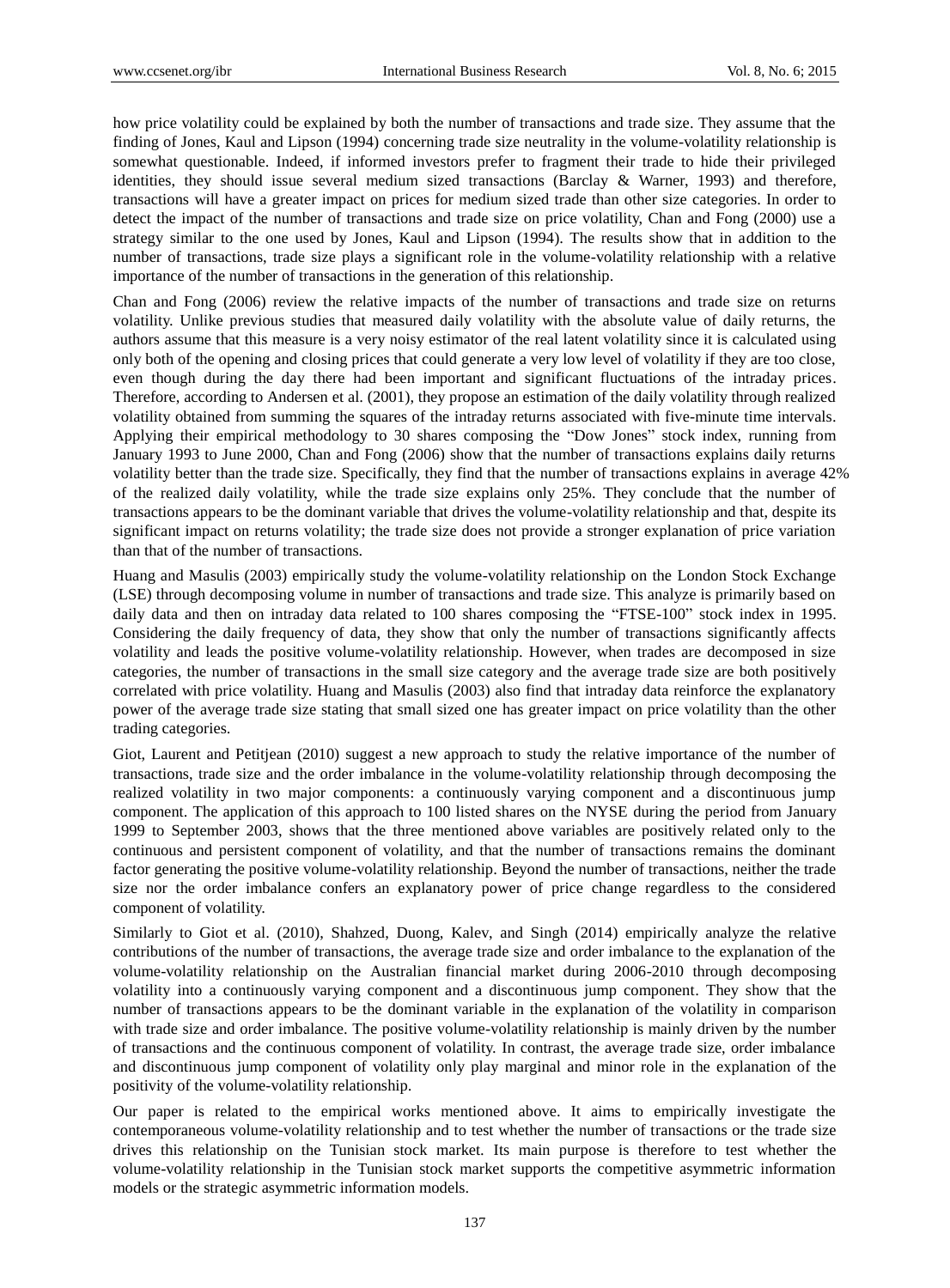Although there are many empirical studies on the volume-volatility relationship, there is no general consensus about the component of trading volume, number of transactions or trade size, that best explains the price volatility and drives the relationship. Moreover, most of the previous studies on this topic have focused on developed markets such as the U.S. market and it is unclear whether we can generalize its results to emerging markets. We attempt to partially fill this gap by investigating volume-volatility relationship in one of the emerging stock markets, namely the Tunisian stock market. Our empirical tests are applied on daily and intraday data related to a sample of 43 individual Tunisian stocks running from January 2, 2008 to June 29, 2012 for the daily analysis and from 03 October 2011 to 28 September 2012 for the intraday analysis.

Our results confirm the strong positive relationship between trading volume and return volatility on the Tunisian stock market, in accordance with the mixture of distributions hypothesis. Moreover, we show that whatever the frequency of the data used, daily or intraday, the number of transactions is much more significant than the trade size in explaining price volatility and seems to be the main driving factor for the positive volume-volatility relationship. The trade size, despite having a significantly positive effect on volatility for some securities, it has no explanatory power of price changes beyond that of the number of transactions. Overall our results provide an empirical support to the strategic asymmetric information models but do not support the competitive asymmetric information models.

The remainder of this paper is organized as follows. Section 2 presents the methodology employed in this study. The sample and the data are presented in Section 3. Section 4 exposes and discusses the empirical results and the last section concludes.

## **2. Methodology**

According to the Mixture of Distribution Hypothesis, trading volume and price volatility are distributed together as a function of information arrival rate which is qualified as mixing variable. In this context, a positive contemporaneous relationship is frequently proven between both variables, a relationship that underlies an instant price adjustment to information. The empirical study of the impact of trading activity on unconditional price volatility of the listed stocks on the Tunisian Stock Exchange follows a three steps approach. First, through analyzing the contemporaneous volume-volatility relationship, then, by testing the relative impacts of the number of transactions and trade size on volatility using initially daily data and secondly intraday data.

#### *2.1 Contemporaneous Volume-Volatility Relationship*

Previous empirical studies treating the relationship between trading volume and unconditional price volatility measure volatility through the absolute value of returns or the squared returns or even the standard deviation of price fluctuations. As part of our empirical analysis, we only use the absolute value of returns to measure unconditional volatility (Note 2). In order to test the existence of such contemporaneous relationship, we adopt a similar methodology to the one proposed by Lee and Rui (2002) and Mestel, Gurgul, and Majdosz (2003, 2005), which estimates the following regressions, based on the ordinary least squares (OLS) or the Cochrane-Orcutt method (in case of errors autocorrelation):

$$
|R_{i} = \alpha_i + \beta_{1i} V_{it} + \beta_{2i} |R_{i} = + \varepsilon_{1i}
$$
 (1)

$$
V_{it} = \delta_i + \lambda_{1i} \left| R_{it} \right| + \lambda_{2i} V_{it-1} + \varepsilon_{2t}
$$
 (2)

Where  $R_{it}$  and  $V_{it}$  respectively represent the return and the trading volume of stock (i) in t (day t).  $|R_{it}|$  is a

measure of unconditional price volatility. For each stock (i), the daily return is calculated as follows:  $\ln (\frac{I_{it}}{P_{it-1}})$  $-1$ *i t*  $R_{ii} = \ln\left(\frac{P_{ii}}{R_{ii}}\right)$ . P<sub>it</sub> is the closing price of the stock (i) in t. The significance of the coefficients  $\beta_{1i}$  and  $\lambda_{1i}$  would

indicate the evidence of a contemporaneous relationship between the unconditional volatility and trading volume. The introduction of  $|R_{i-1}|$  in the equation (2) is based on the hypothesis stating that returns are frequently

affected by their relatively close past (Jones, Kaul, & Lipson, 1994; Chan & Fong, 2000). The coefficient  $\lambda_{2i}$ 

measures the autocorrelation degree of trading volume.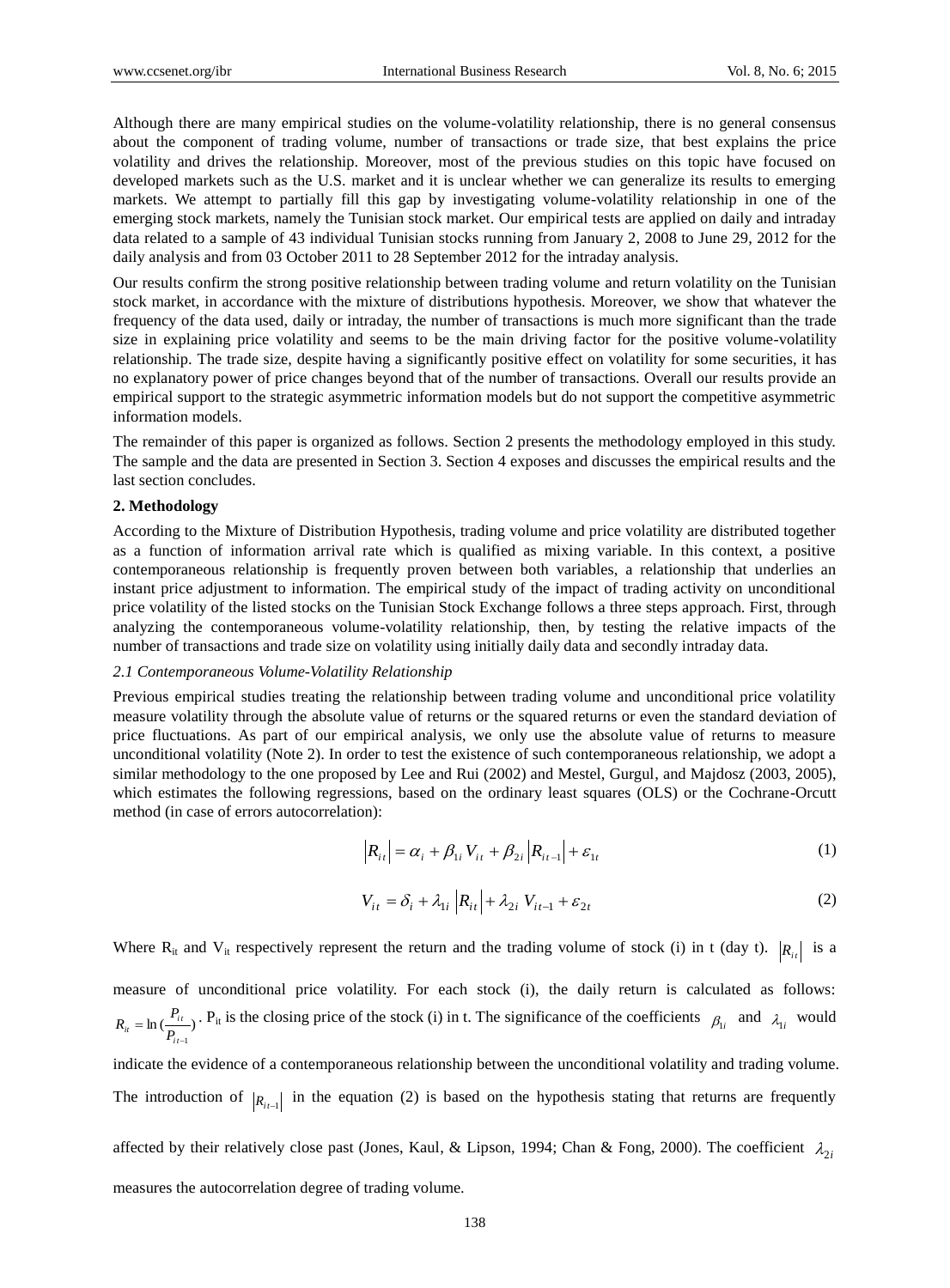Trading volume is measured by the number of traded shares. Returns are calculated from closing price and are adjusted to stock splits.

#### *2.2 Number of Transactions, Trade Size and Volatility: An Analysis with Daily Data*

After testing the contemporaneous relationship between trading volume and price volatility for all of our sampled shares, as a second step, we will analyze the relative contributions of the number of transactions and the average trade size in the explanation of the volume-volatility relationship. Thus, we follow the methodology used by Huang and Masulis (2003). Therefore, under the ordinary least squares (OLS) or the Cochrane-Orcutt method (in case of errors autocorrelation) we will estimate the following model:

$$
VOL_{it} = \alpha_i + \beta_i AV_{it} + \gamma_i N_{it} + \varepsilon_{it}
$$
\n(3)

$$
VOL_{it} = |R_{it}|
$$

$$
AV_{it} = \frac{Q_{it}}{N_{it}}
$$

Where  $N_{it}$  and  $AV_{it}$  respectively represent the number of transactions and the average trading size of the stock (i) during the trading session t.  $Vol_{it}$  represents a price volatility measure (absolute value of return).  $R_{it}$ , is the return of the stock (i) in t. For each stock (i), the daily return is calculated as follows:  $R_{ii} = \ln\left(\frac{P_{it}}{r}\right)$  $-1$  $=$ *i t*  $P_{it} = \ln \left( \frac{I_{it}}{P_{it}} \right)$  $R_{ii} = \ln \left( \frac{P_{ii}}{P_{ii}} \right)$ . Q<sub>it</sub> represents the

number of traded shares during day t. Coefficients  $\beta_i$  and  $\gamma_i$  respectively measure the relative impact of the average trade size and number of transactions on unconditional price volatility and consequently their relative contribution to the explanation of the volume-volatility relationship.

## *2.3 Number of Transactions, Trade Size and Volatility: An Analysis with Intraday Data*

Several empirical studies suppose that the temporal aggregation of the intraday transactions in daily amounts could smooth the trade size variability and therefore reduce its information content and its significance and thus call for the use of intraday data in the analyze of the relative impact of the number of transactions and trade size on price volatility. In this context, Huang and Masulis (2003) show that the use of intraday data strengthens the explanatory power of trade size which is becoming significant in the explanation of volatility. Based on this suggestion, we refer to intraday data with a timestamp to the second in order to reanalyze the relative contributions of the number of transactions and the average trade size to the explanation of the volume-volatility relationship.

According to Huang and Masulis (2003) and Louhichi (2011), each trading session (trade day) of the considered study period is divided into time intervals of 30 minutes each. This division allows us to better identify the intraday variations of the different variables. For each 30 minutes interval, we calculate the return, the number of traded shares (trading volume), the number of transactions and the average trade size for each share of our sample.

In order de reanalyze the relative contributions of the number of transactions and trade size in the explanation of the origin of volume-volatility relationship; we estimate the model of Huang and Masulis (2003) using intraday data with time intervals of 30 minutes, related to the studied variables. Thus, model (3) mentioned above takes the following form:

$$
VOL_{i,j,t} = \alpha_i + \beta_i AV_{i,j,t} + \gamma_i N_{i,j,t} + \varepsilon_{i,j,t}
$$
\n
$$
VOL_{i,j,t} = \left| R_{i,j,t} \right|
$$
\n
$$
AV_{i,j,t} = \frac{Q_{i,j,t}}{N_{i,j,t}}
$$
\n
$$
(4)
$$

Where  $N_{i,j,t}$  and  $AV_{i,j,t}$ , respectively represent the number of transactions and the average trade size of the stock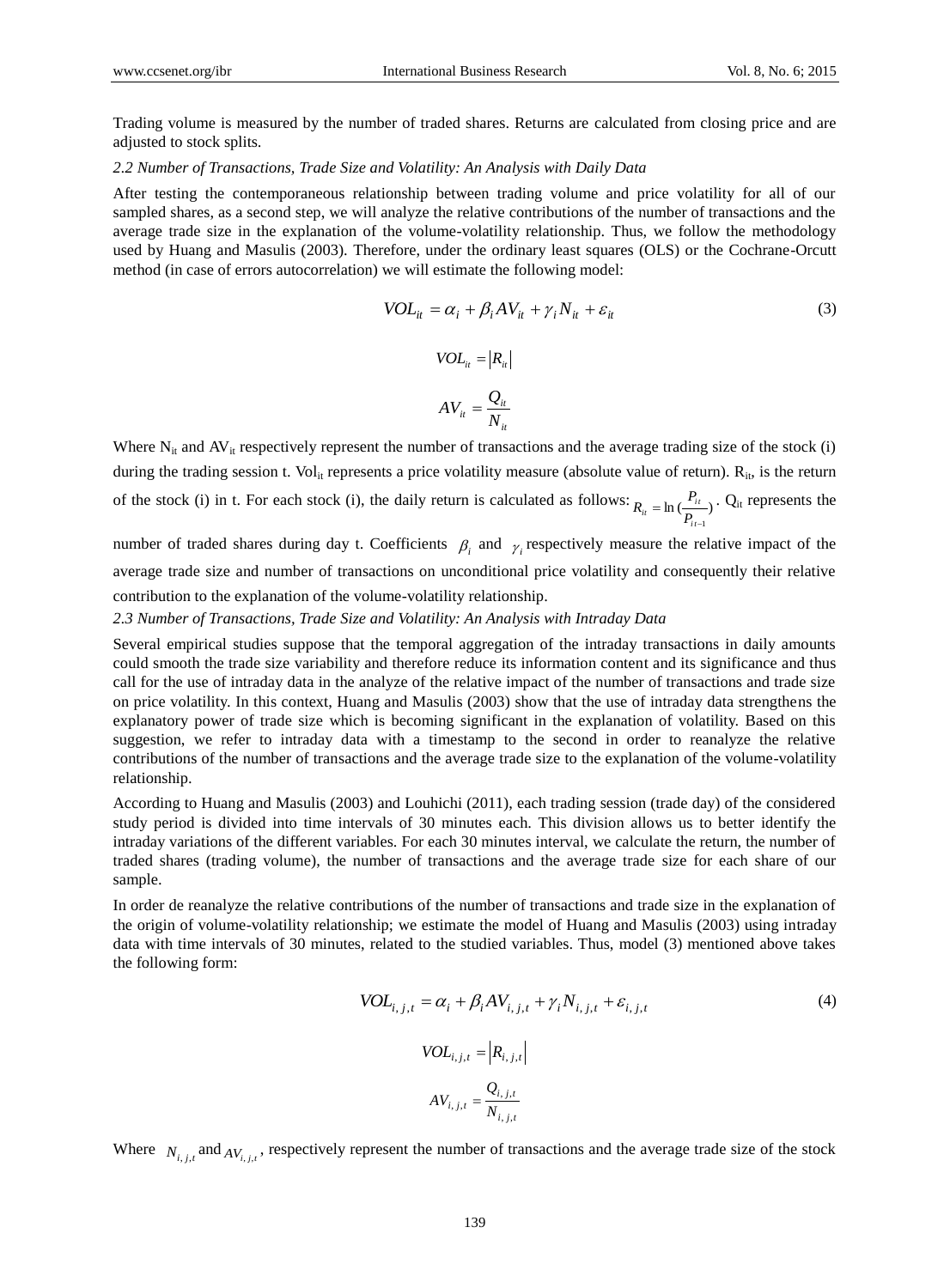(i) associated with the interval (j) of 30 minutes of the trading session t. Vol<sub>i,j,t</sub> represent a measure of price volatility (The absolute value of return).  $R_{i,j,t}$ , is the return of the stock (i) associated with the time interval (j) of

the trade session t. For each stock, the intraday return is calculated from closing prices  $P_{i,j,t}$  as follows:

$$
R_{i,j,t} = \ln(\frac{P_{i,j,t}}{P_{i,j,t-1}}) \cdot P_{i,j,t} \text{ is the closing price of the stock (i) at the end of each interval (j) of 30 minutes of the}
$$

trade session t.  $Q_{i,j,t}$  represents the number of stocks (i) traded during the interval (j) of the day t. Coefficients

 $\beta_i$  and  $\gamma_i$  respectively measure the relative impacts of the average trade size and the number of transactions on

the unconditional volatility and therefore their relative contributions to the volume-volatility relationship.

Before estimating the coefficients of these different models we first proceed to a preliminary analysis of the studied series. The first study concerns the stationarity of the studied series through implementing unit-root tests of both Augmented Dickey-Fuller (ADF) and Phillips-Peron (PP). After checking the stationarity of the series, we test the presence of a potential multicollinearity problem via Pearson test related to the significance of correlation coefficients between the explanatory variables of the same model mainly the coefficients of the variables from models (3) and (4). Once these preliminary tests are carried out, we use OLS method to estimate the coefficients of the considered models. However, in order to apply OLS method as an adequate estimation method, we should first test the presence of possible errors autocorrelation. If errors are not correlated, OLS method will provide consistent estimators with minimal variances and therefore we will apply it in our estimations. In case of errors autocorrelation, we will refer to Cochrane-Orcutt method.

#### **3. Sample and Data**

The empirical study of the relationship between the trading activity and price volatility is based on daily and intraday data related to a sample of the 43 most active and dynamic individual stocks listed on the Tunis Stock Exchange (TSE) running from January 2, 2008 to June 29, 2012 for the daily analysis and from 03 October 2011 to 28 September 2012 for the intraday analysis. Table 1 presents the list of these 43 companies specifying for each company its activity sector, the horizon of data period and the number of observations. For the shares that were traded for the first time after 02 January 2008, daily data are considered from the trade date (the first trade day) until 29 June 2012.

|                           |                 | Daily data Period |            | <b>Observations</b> |                 |  |
|---------------------------|-----------------|-------------------|------------|---------------------|-----------------|--|
| <b>Company Name</b>       | <b>Industry</b> | <b>Start</b>      | End        | Daily               | <b>Intraday</b> |  |
| Amen Bank                 | Finance         | 02/01/2008        | 29/06/2012 | 1081                | 1 3 9 9         |  |
| <b>BT</b>                 | Finance         | 02/01/2008        | 29/06/2012 | 1099                | 1539            |  |
| <b>BIAT</b>               | Finance         | 02/01/2008        | 29/06/2012 | 1091                | 1 0 0 3         |  |
| <b>ATTIJARI Bank</b>      | Finance         | 02/01/2008        | 29/06/2012 | 1109                | 1405            |  |
| BH                        | Finance         | 02/01/2008        | 29/06/2012 | 1076                | 749             |  |
| UIB                       | Finance         | 02/01/2008        | 29/06/2012 | 1100                | 1 3 0 9         |  |
| <b>STB</b>                | Finance         | 02/01/2008        | 29/06/2012 | 1102                | 1 0 5 0         |  |
| <b>ATB</b>                | Finance         | 02/01/2008        | 29/06/2012 | 1105                | 1 402           |  |
| <b>BNA</b>                | Finance         | 02/01/2008        | 29/06/2012 | 1100                | 1 1 7 2         |  |
| Tunisie Leasing           | Finance         | 02/01/2008        | 29/06/2012 | 1089                | 773             |  |
| Arab Tunisian Lease (ATL) | Finance         | 02/01/2008        | 29/06/2012 | 1095                | 917             |  |
| CL                        | Finance         | 02/01/2008        | 29/06/2012 | 1086                | 988             |  |
| El WIFACK Leasing         | Finance         | 02/01/2008        | 29/06/2012 | 1070                | 780             |  |

Table 1. List companies of the sample of study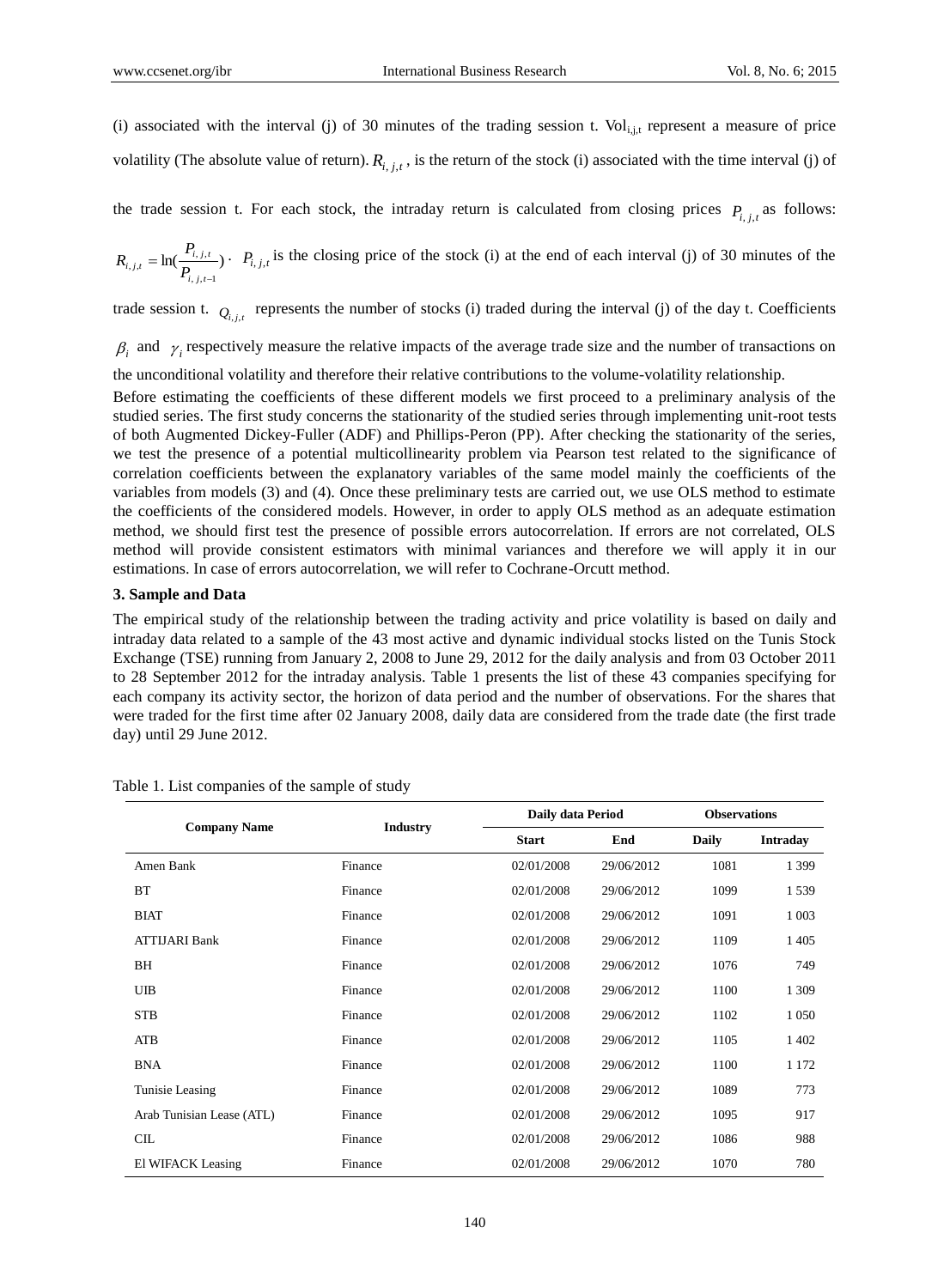| Modern Leasing                     | Finance                  | 03/12/2010 | 29/06/2012 | 380  | 1 0 5 3 |
|------------------------------------|--------------------------|------------|------------|------|---------|
| <b>SPIDIT SICAF</b>                | Finance                  | 02/01/2008 | 28/06/2012 | 1055 | 737     |
| <b>TUNINVEST SICAR</b>             | Finance                  | 02/01/2008 | 29/06/2012 | 887  | 450     |
| <b>STAR</b>                        | Finance                  | 02/01/2008 | 29/06/2012 | 1087 | 1 1 2 8 |
| ASSURANCES SALIM (SALIM)           | Finance                  | 05/04/2010 | 29/06/2012 | 493  | 441     |
| <b>TUNIS RE</b>                    | Finance                  | 19/05/2010 | 29/06/2012 | 511  | 1469    |
| <b>SOTETEL</b>                     | Telecommunications       | 02/01/2008 | 29/06/2012 | 1091 | 1508    |
| Magasin Genral (SMG)               | <b>Consumer Services</b> | 02/01/2008 | 29/06/2012 | 1036 | 884     |
| <b>MONOPRIX</b>                    | <b>Consumer Services</b> | 02/01/2008 | 29/06/2012 | 1095 | 1476    |
| <b>ARTES</b>                       | <b>Consumer Services</b> | 08/04/2008 | 29/06/2012 | 1039 | 1413    |
| <b>ENNAKL Automobiles (ENNAKL)</b> | <b>Consumer Services</b> | 16/07/2010 | 29/06/2012 | 471  | 1637    |
| <b>SFBT</b>                        | <b>Consumer Services</b> | 02/01/2008 | 29/06/2012 | 1107 | 1401    |
| TUNISAIR                           | <b>Consumer Services</b> | 02/01/2008 | 29/06/2012 | 1099 | 1483    |
| ADWYA                              | Health                   | 02/01/2008 | 29/06/2012 | 1105 | 1538    |
| <b>ASSAD</b>                       | <b>Consumer Goods</b>    | 02/01/2008 | 29/06/2012 | 1105 | 1 1 4 4 |
| <b>GIF-FILTER</b>                  | <b>Consumer Goods</b>    | 03/01/2008 | 29/06/2012 | 1050 | 1.545   |
| <b>SOPAT</b>                       | Consumer Goods           | 02/01/2008 | 29/06/2012 | 968  | 1492    |
| POULINA Group Holding (PGH)        | <b>Consumer Goods</b>    | 20/08/2008 | 29/06/2012 | 946  | 1480    |
| <b>ELECTROSTAR</b>                 | <b>Consumer Goods</b>    | 02/01/2008 | 29/06/2012 | 1000 | 1 0 3 5 |
| <b>SOMOCER</b>                     | Industry                 | 02/01/2008 | 29/06/2012 | 1075 | 1595    |
| <b>SIMPAR</b>                      | Industry                 | 02/01/2008 | 29/06/2012 | 981  | 985     |
| <b>SITS</b>                        | Industry                 | 02/01/2008 | 29/06/2012 | 1097 | 1467    |
| ESSOUKNA (SOKNA)                   | Industry                 | 02/01/2008 | 29/06/2012 | 1004 | 1 3 1 1 |
| Ciments de Bizerte (SCB)           | Industry                 | 21/10/2009 | 29/06/2012 | 649  | 1 0 1 5 |
| Carthage CEMENT (CC)               | Industry                 | 23/06/2010 | 29/06/2012 | 490  | 1784    |
| <b>SIAME</b>                       | Industry                 | 02/01/2008 | 29/06/2012 | 1074 | 1 0 9 4 |
| <b>SOTUVER</b>                     | Industry                 | 02/01/2008 | 29/06/2012 | 997  | 1516    |
| <b>TPR</b>                         | <b>Basics Materials</b>  | 02/01/2008 | 29/06/2012 | 1109 | 1588    |
| <b>SOTRAPIL</b>                    | Oil and Gas              | 02/01/2008 | 29/06/2012 | 1077 | 1 1 9 5 |
| TELNET HOLDING (TELNET)            | Technology               | 23/05/2011 | 29/06/2012 | 280  | 1498    |

The data on which this empirical study is based are: the closing price, the number of traded shares, the number of transactions, and the average trade size for each share of our sample. These data are either daily data or intraday ones related to 30 minutes intervals established on the basis of high frequency observations with timestamp to the second. All these data are provided by the Tunis Stock Exchange excluding Saturdays, Sundays, public holidays and days when the share is not traded.

# **4. Empirical Results**

#### *4.1 Preliminary Results*

Before empirically studying the contemporaneous volume-volatility relationship and testing the relative contributions of the number of transactions and trade size to the explanation of its origin, we first started with a preliminary analysis of the studied series via the stationarity test, multicollinearity test between the explanatory variables of models (3) and (4), and the errors autocorrelation test (Note 3).

The stationarity of the series  $N_t$ ,  $V_t$ ,  $AV_t$  and  $|R_t|$  are studied via unit-root tests of Augmented Dickey-Fuller (ADF) and Phillips-Peron (PP). The results of this test show the rejection of the unit roots null hypothesis in the daily and intraday considered series, for all shares, which implies the stationarity of all the series and therefore,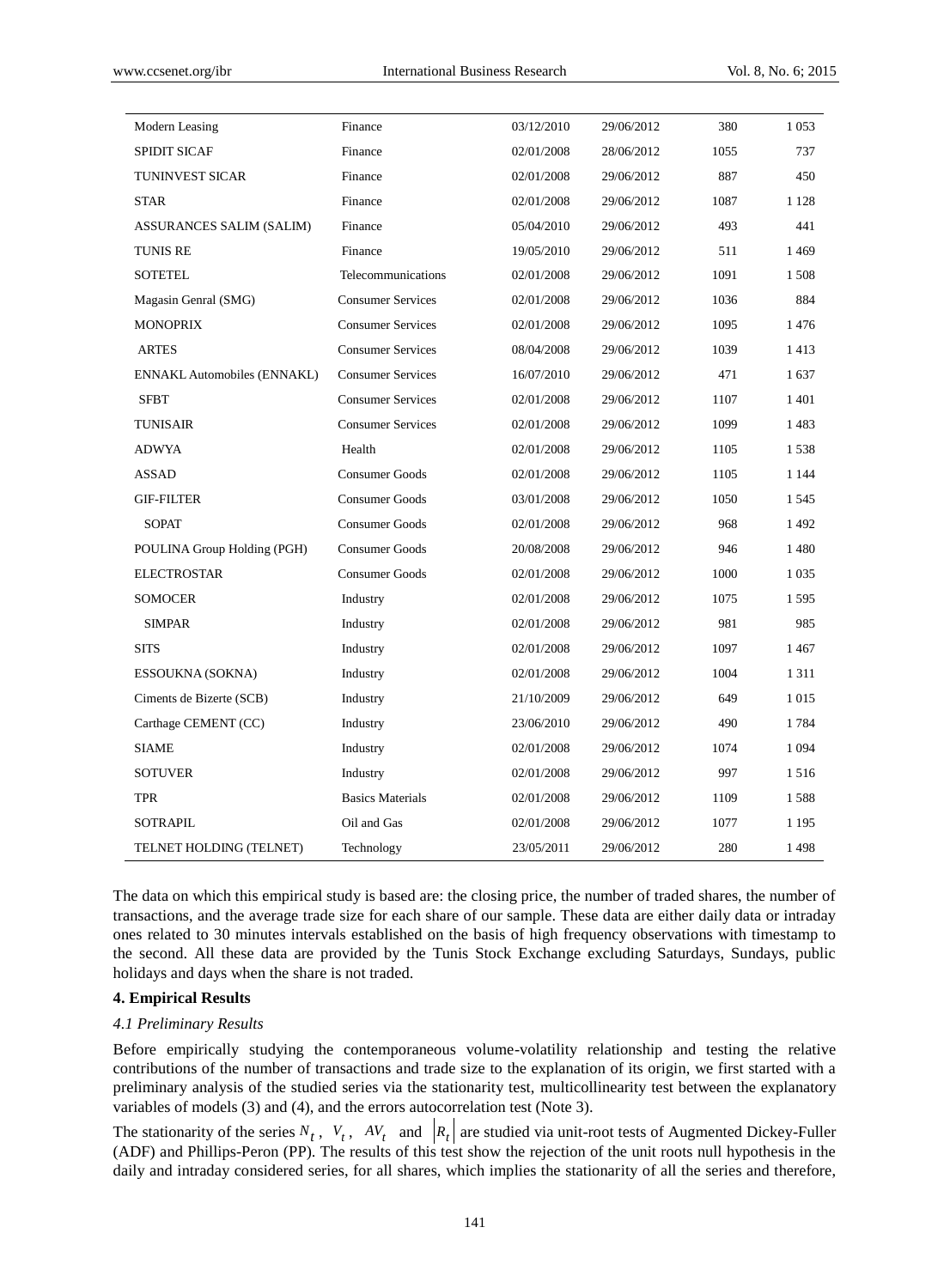we can regress our models without any problem.

The multicollinearity study is demonstrated with reference to Pearson test related to the significance of the correlation between the exogenous variables of the same model mainly those of models (3) and (4). Based on the obtained results, we notice the absence of multicollinearity problem between the number of transactions  $(N_{it})$  and the trade size  $(AV_{i,j})$ , for all shares, since correlation coefficients between these variables are statistically non significant to usual thresholds. These results confirm the suggestion of Jones, Kaul and Lipson (1994) who consider that both measures of the trading activity are not often correlated with each other although they are strongly and positively correlated with the trading volume.

Models of type (1), (2), (3) and (4) are often estimated via the ordinary least squared (OLS) method. However, this method will not provide consistent estimators with minimal variance if the errors are autocorrelated. Thus, we have tested the presence of potential errors dependence from the residual analysis via the Durbin Watson (DW) test (models 3 and 4) and Durbin test for models containing lagged explanatory variables (models 1 and 2).

These tests resulted in the existence of a potential errors autocorrelation of order one (Note 4), for most of shares. Hence, the estimators provided by the OLS method are not with minimal variance. In order to correct this problem, several econometric techniques were proposed in previous empirical analyses. One of the model estimation techniques, in case of errors autocorrelation of order 1, is to correct the autocorrelation coefficient via the application of the Cochrane-orcutt method. Other methods were also proposed in order to estimate such type of models in the presence of errors autocorrelation such as the Generalized Least Squared method (GCM), the instrumental variables method, and the Generalized Method of Moments (GMM). The GMM corrects both the heteroskedasticity effects and the errors autocorrelation and it is often applied to estimate empirical models especially those with lagged explanatory variables such as model (1) and (2). The only difference between the application of these techniques mentioned above and the use of GMM concerns the variance estimation of error terms. But for a high observations number, similarly to our analysis, this difference will not matter. Therefore, applying this technique we can obtain same results based on other techniques even under the existence of lagged explanatory variables.

Thus, during the estimation of the considered models, in our empirical analysis we limited ourselves in our empirical analysis to the application of the OLS method under no errors autocorrelation, and the Cochrane-Orcutt method if the errors are autocorrelated (Note 5).

## *4.2 Contemporaneous Volatility-Volume Relationship*

In order to study the contemporaneous relationship between trading volume and unconditional price volatility (measured by the absolute value of returns), we estimated models (1) and (2) presented above using Ordinary Least Squares (OLS) with no errors autocorrelation and Cochrane-Orcutt method in case of potential autocorrelation. The results of coefficients estimation of these models are presented in Tables 2 and 3 below.

Tables 2 and 3 respectively summarize the results of coefficient estimation of model (1) and (2) in order to test the contemporaneous relationship between trading volume and price volatility on the Tunisian stock market. The results of model (1) show that, for 38 shares among 43, coefficients  $\beta_1$  are positive and statistically significant as shown by the t-statistics, which implies that trading volume has a significant positive impact on price volatility. For other shares, this positive impact of the volume is not significant. Given that price volatility is highly influenced by information flow (Lamoureux & Lastrapes, 1990; Kalev, Liu, Pham, & Jarnecic, 2004; Huang & Wang, 2012; Celik, 2013; …), the significance of volume impact on volatility could be explained by the information content of trading activity. Indeed, price volatility is a manifestation of the temporal variability of information flow whose volume is a proxy, so that the days including several information would be associated with an important trading volume and thus large price fluctuations, and that the slow information flow could reduce both trade and price movements.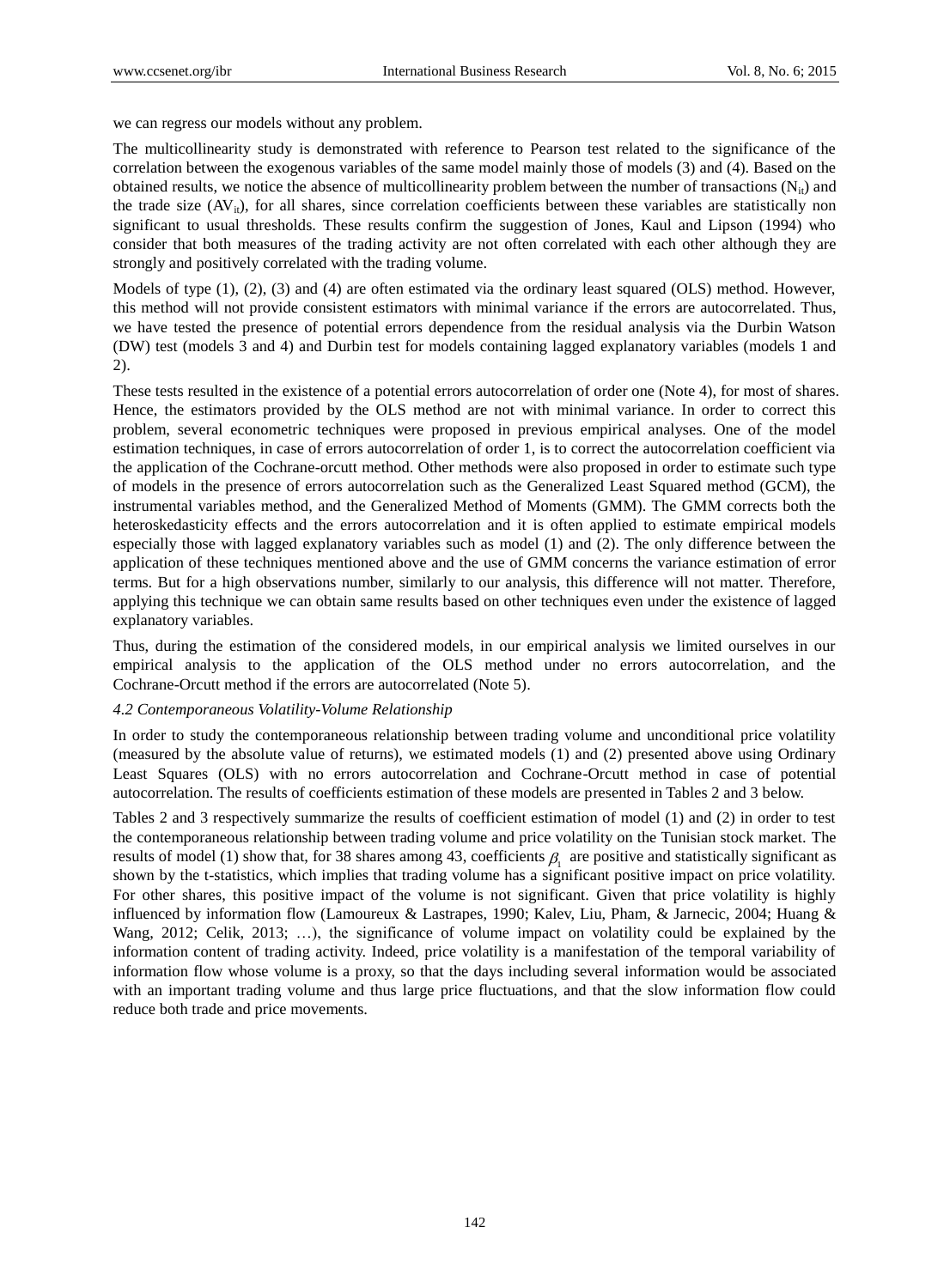| <b>Stocks</b>          | $\alpha$ |              | $\beta_1$   |              | $\beta_{2}$ |              | $\overline{R}^2$ |
|------------------------|----------|--------------|-------------|--------------|-------------|--------------|------------------|
| Amen Bank              | 0,00498  | $(10,16)*$   | 1,50 E-07   | $(5,56)*$    | 0,42351     | $(9,64)*$    | 0,095            |
| <b>ATB</b>             | 0,00369  | $(9,14)^*$   | 1,84 E-08   | $(1,89)$ *** | 0,55614     | $(16,11)*$   | 0,136            |
| <b>ATTIJARI Bank</b>   | 0.00520  | $(8,01)^*$   | 2,40 E-10   | (0, 38)      | 0,44092     | $(7,13)*$    | 0,191            |
| BH                     | 0,00416  | $(9,54)$ *   | 3,81 E-08   | $(4,30)*$    | 0,50190     | $(13,11)*$   | 0,121            |
| <b>BIAT</b>            | 0,00417  | $(9,83)*$    | 7,12 E-09   | (1, 42)      | 0,51991     | $(13,29)*$   | 0,138            |
| <b>BNA</b>             | 0,00399  | $(9,71)*$    | 6,16 E-08   | $(7,86)*$    | 0,51887     | $(15,93)*$   | 0,157            |
| <b>BT</b>              | 0,00268  | $(8,33)*$    | 1,33 E-08   | $(2,32)$ **  | 0,63382     | $(21,76)^*$  | 0,195            |
| <b>STB</b>             | 0,00580  | $(12,28)^*$  | 8,35 E-08   | $(8,48)*$    | 0,31079     | $(11,20)*$   | 0,168            |
| UIB                    | 0,00453  | $(10,25)^*$  | $-2,29E-09$ | $(-0,69)$    | 0,40379     | $(8.01)*$    | 0,054            |
| <b>ATL</b>             | 0,00475  | $(8,75)^*$   | 5,08 E-08   | $(5,33)*$    | 0,47970     | $(12,99)*$   | 0,087            |
| CL                     | 0,00574  | $(9,15)^*$   | 1,30 E-07   | $(3,21)*$    | 0,43100     | $(9,09)*$    | 0,088            |
| Modern Leasing         | 0,00756  | $(8,78)*$    | 1,78 E-07   | $(4,17)*$    | 0,30802     | $(6,32)*$    | 0,159            |
| SPIDIT SICAF           | 0,00808  | $(17,22)*$   | 4,60 E-09   | (0,66)       | 0,18393     | $(6,06)*$    | 0,032            |
| Tunisie Leasing        | 0,00493  | $(10,25)^*$  | 6,81 E-08   | $(3,84)$ *   | 0,48670     | $(12, 64)^*$ | 0,085            |
| <b>Tuninvest SICAR</b> | 0,00756  | $(9,37)*$    | 8,73 E-07   | $(7,57)^*$   | 0,36153     | $(7,57)*$    | 0,084            |
| El WIFACK Leasing      | 0,00384  | $(9.02)$ *   | 1,50 E-07   | $(6,53)*$    | 0,45888     | $(11.01)^*$  | 0,124            |
| <b>SALIM</b>           | 0,00485  | $(6,97)*$    | 1,55 E-07   | $(4,29)*$    | 0,45680     | $(7,94)*$    | 0,124            |
| <b>STAR</b>            | 0,00548  | $(8,73)*$    | 9,54 E-07   | $(10,05)*$   | 0,38232     | $(8,43)*$    | 0,201            |
| <b>TUNIS RE</b>        | 0,00505  | $(6,18)*$    | 1,19 E-07   | $(6,46)*$    | 0,44497     | $(8,24)*$    | 0,141            |
| <b>SOTETEL</b>         | 0,01036  | $(15,64)^*$  | 2,03 E-07   | $(8,88)*$    | 0,22840     | $(7.93)*$    | 0,143            |
| <b>ARTES</b>           | 0,00619  | $(13,72)*$   | 8,44 E-08   | $(8,01)*$    | 0,22841     | $(7,68)*$    | 0,131            |
| <b>ENNAKL</b>          | 0,00288  | $(4,88)*$    | 3,98 E-08   | $(6,98)*$    | 0,63967     | $(16,06)*$   | 0,355            |
| <b>MONOPRIX</b>        | 0,00759  | $(11,72)*$   | 4,92 E-07   | $(5,97)*$    | 0,14171     | $(4,78)*$    | 0,057            |
| <b>SFBT</b>            | 0,00409  | $(9,38)*$    | 3,07 E-08   | $(3,38)*$    | 0,41946     | $(9,30)*$    | 0,072            |
| <b>SMG</b>             | 0,00544  | $(9,11)^*$   | 4,61 E-08   | (0,95)       | 0,53771     | $(12,99)*$   | 0,184            |
| <b>TUNISAIR</b>        | 0,00566  | $(10, 54)^*$ | 1,10 E-08   | $(6,80)*$    | 0,50821     | $(14,37)*$   | 0,154            |
| <b>ADWYA</b>           | 0,00260  | $(6,60)*$    | 1,22 E-07   | $(14,32)^*$  | 0,50126     | $(16,49)*$   | 0,298            |
| <b>ASSAD</b>           | 0,00343  | $(7,71)^*$   | 2,01 E-07   | $(10,39)*$   | 0,47673     | $(13,89)*$   | 0,222            |
| <b>ELECTROSTAR</b>     | 0,00796  | $(11,29)*$   | 6,29 E-07   | $(11,22)*$   | 0,43856     | $(11,57)*$   | 0,251            |
| <b>GIF</b>             | 0,00569  | $(8,14)^*$   | 1,46 E-07   | $(12,22)*$   | 0,38421     | $(8,82)*$    | 0,288            |
| <b>PGH</b>             | 0,00633  | $(14,34)^*$  | 2,63 E-08   | $(2,23)$ **  | 0,30708     | $(9,85)*$    | 0,130            |
| <b>SOPAT</b>           | 0,01270  | $(6,01)^*$   | 3,65 E-08   | $(4,13)*$    | 0,23916     | $(2,09)$ **  | 0,075            |
| <b>SOMOCER</b>         | 0,00599  | $(10, 46)^*$ | 7,07 E-08   | $(5,71)^*$   | 0,59488     | $(20,22)*$   | 0,180            |
| <b>SIMPAR</b>          | 0,00676  | $(10,18)^*$  | 7,46 E-07   | $(6,34)*$    | 0,42632     | $(10,18)*$   | 0,086            |
| <b>SITS</b>            | 0,00733  | $(7, 87)*$   | 7,27 E-08   | $(10,14)*$   | 0,24425     | $(3,32)*$    | 0,165            |
| <b>SOKNA</b>           | 0.00682  | $(10,57)^*$  | 2,40 E-07   | $(7,92)*$    | 0,42306     | $(9,75)*$    | 0,132            |
| <b>SCB</b>             | 0,00251  | $(4,46)*$    | 4,92 E-07   | $(15,16)*$   | 0,47586     | $(12,53)*$   | 0,392            |
| $\rm CC$               | 0,00314  | $(4,33)*$    | 7,36 E-09   | $(6,93)*$    | 0,55851     | $(12,21)*$   | 0,329            |
| <b>SIAME</b>           | 0.00310  | $(7,67)^*$   | 3,43 E-08   | $(10,07)*$   | 0,63989     | $(25,12)*$   | 0,298            |
| <b>SOTUVER</b>         | 0,00631  | $(9,95)*$    | 2,44 E-08   | $(2,53)$ **  | 0,60464     | $(18,70)*$   | 0,171            |
| <b>TPR</b>             | 0,00475  | $(9,27)*$    | 3,11 E-08   | $(6,15)*$    | 0,41035     | $(9,63)*$    | 0,084            |
| <b>SOTRAPIL</b>        | 0,00755  | $(10,94)^*$  | 4,46 E-07   | $(9,56)*$    | 0,38827     | $(9,12)*$    | 0,138            |
| <b>TELNET</b>          | 0,00386  | $(5,27)*$    | 1,30 E-07   | $(7,03)*$    | 0,25702     | $(4,53)*$    | 0,253            |

|  |  | Table 2. Contemporaneous relationship between trading volume and unconditional price volatility (model 1) |  |  |
|--|--|-----------------------------------------------------------------------------------------------------------|--|--|
|  |  |                                                                                                           |  |  |

*Note.* This table presents the estimation results of the model (1):  $R_{it} = \alpha_i + \beta_{1i} V_{it} + \beta_{2i} R_{it-1} + \epsilon_{1i}$ , with the OLS or the Cochrane-Orcutt method.  $R_{it}$  and  $V_{it}$  are respectively the return and the trading volume of stock (i) in t (day t). The significance of  $\beta_{1i}$  would indicate the impact of trading volume on price volatility. The t-statistics are given in parenthesis.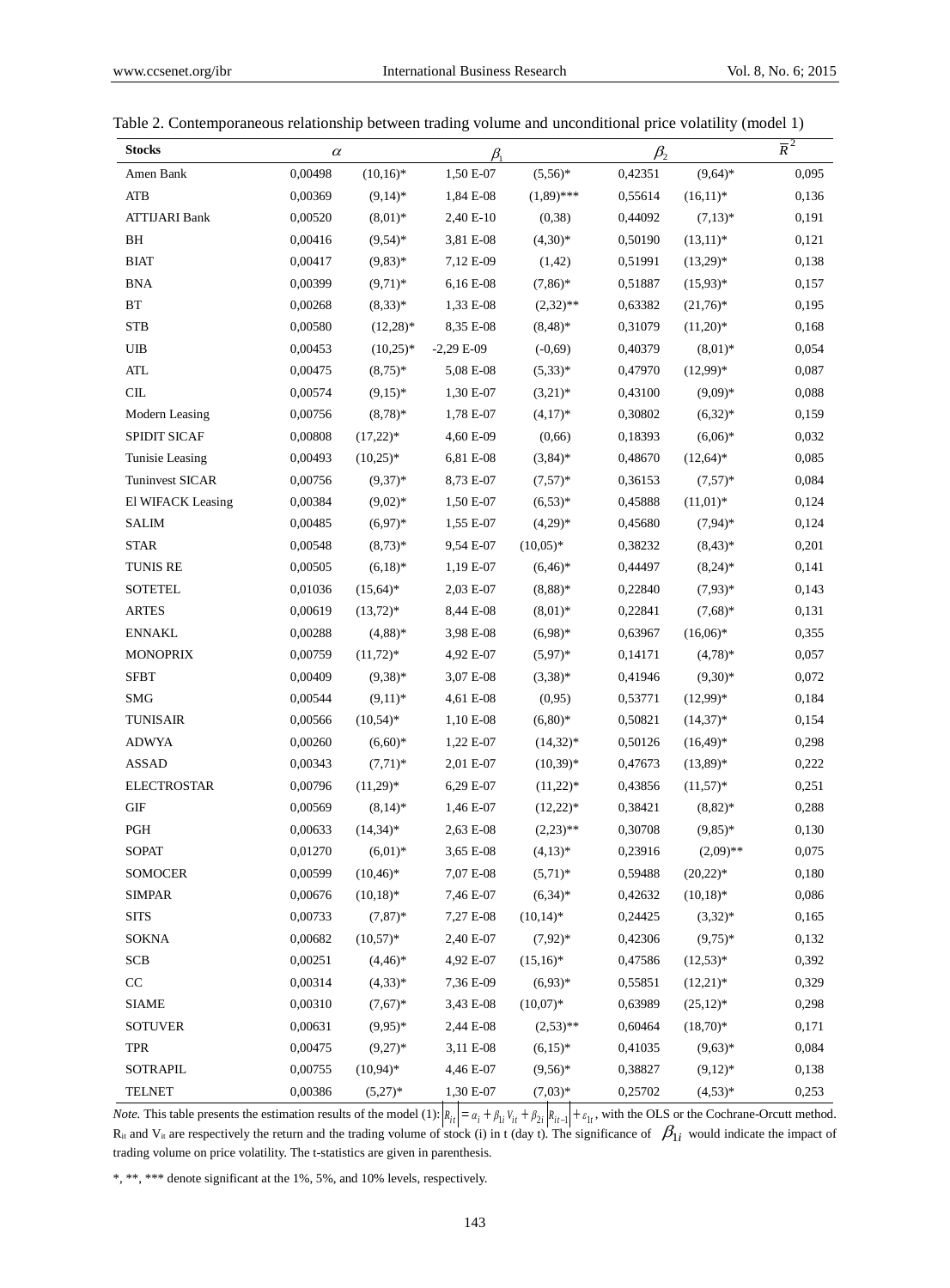| <b>Stocks</b>        | $\delta$   |              | $\lambda_{1}$ |              | $\lambda_{2}$ |              | $\overline{R}^2$ |
|----------------------|------------|--------------|---------------|--------------|---------------|--------------|------------------|
| Amen Bank            | 1193,99    | $(2,69)*$    | 173781,8      | $(5,77)*$    | 0,25722       | $(4,04)*$    | 0,044            |
| <b>ATB</b>           | 5670,11    | $(5,56)*$    | 176106,1      | $(2,48)$ **  | 0,39555       | $(9,46)*$    | 0,028            |
| <b>ATTIJARI Bank</b> | 25056,06   | (1,30)       | 225384,6      | (0,17)       | $-0,00171$    | $(-0,05)$    | 0,001            |
| <b>BH</b>            | 2372,93    | $(2,05)$ **  | 331591,6      | $(4,02)*$    | 0,41259       | $(8,92)*$    | 0,072            |
| <b>BIAT</b>          | $-865,28$  | $(-0, 42)$   | 790874,9      | $(5,08)*$    | 0,23234       | $(3,62)*$    | 0,022            |
| <b>BNA</b>           | 298,68     | (0,29)       | 518763,2      | $(7,54)*$    | 0,68253       | $(27,68)*$   | 0,341            |
| BT                   | 7841,28    | $(4,36)*$    | 514563,9      | $(4,22)*$    | 0,29246       | $(5,09)*$    | 0,027            |
| <b>STB</b>           | 3185,24    | $(2,74)*$    | 462805        | $(6,54)*$    | 0,55659       | $(16,01)*$   | 0,256            |
| UIB                  | 5691,04    | $(2,24)$ **  | 463311,9      | $(2,01)$ **  | 0,40583       | $(9,88)$ *   | 0,022            |
| <b>ATL</b>           | 6623,58    | $(4,97)*$    | 311924,7      | $(4,37)*$    | 0,50995       | $(14,40)*$   | 0,101            |
| CL                   | 2495,40    | (1,60)       | 46496,9       | $(2,47)$ **  | 0,23010       | (0, 59)      | 0,191            |
| Modern Leasing       | 763,31     | (0, 87)      | 167561,9      | $(3,40)*$    | 0,58795       | $(12,07)*$   | 0,330            |
| SPIDIT SICAF         | 3815,34    | $(2,26)$ **  | 56106,6       | (0, 46)      | 0,37065       | $(8,37)^*$   | 0,015            |
| Tunisie Leasing      | 4367,46    | $(5,95)^*$   | 147509,5      | $(3,11)*$    | 0,04960       | (1,63)       | 0,012            |
| Tuninvest SICAR      | 331,39     | $(2,44)$ **  | 22553,03      | $(3,45)*$    | 0,69319       | $(23,35)*$   | 0,352            |
| El WIFACK Leasing    | 1991,12    | $(4,18)*$    | 206868,5      | $(5,90)$ *   | 0,19811       | $(6.67)^*$   | 0,077            |
| <b>SALIM</b>         | $-234,15$  | $(-0, 38)$   | 269510,2      | $(6,49)*$    | 0,54232       | $(11.83)*$   | 0,184            |
| <b>STAR</b>          | 409,96     | $(2,89)*$    | 59965,4       | $(7, 87)^*$  | 0,53952       | $(15,15)^*$  | 0,313            |
| <b>TUNIS RE</b>      | 3948,44    | $(2,91)*$    | 288300,3      | $(3,73)*$    | 0,57859       | $(12,67)*$   | 0,201            |
| <b>SOTETEL</b>       | 85,94      | (0,15)       | 158981,4      | $(5,89)*$    | 0,74321       | $(33,50)*$   | 0,412            |
| <b>ARTES</b>         | 2694,07    | $(2,37)$ **  | 555520        | $(7,55)^*$   | 0,51006       | $(18, 84)^*$ | 0,315            |
| <b>ENNAKL</b>        | 5663,36    | (1,15)       | 2091099       | $(7,50)*$    | 0,12695       | $(2,77)*$    | 0,153            |
| <b>MONOPRIX</b>      | 280,03     | $(1,97)$ **  | 33600,7       | $(4,63)*$    | 0,78833       | $(38,11)*$   | 0,507            |
| <b>SFBT</b>          | 7767,08    | $(6,24)*$    | 365476,5      | $(4,17)*$    | 0,30518       | $(5,47)^*$   | 0,030            |
| <b>SMG</b>           | 160,37     | (0, 55)      | 76301,08      | $(4,63)*$    | 0,32297       | $(5,59)^*$   | 0,044            |
| <b>TUNISAIR</b>      | 58,95      | (0,01)       | 3701892       | $(7,73)*$    | 0,13549       | $(4,63)*$    | 0,076            |
| <b>ADWYA</b>         | 4747,73    | $(4,05)*$    | 903331,6      | $(12, 45)^*$ | 0,35095       | $(13,24)*$   | 0,306            |
| <b>ASSAD</b>         | 1744,81    | $(3,49)*$    | 220766,3      | $(7,02)*$    | 0,64382       | $(23,21)*$   | 0,366            |
| <b>ELECTROSTAR</b>   | $-761,43$  | $(-3,14)*$   | 105668,1      | $(8,82)*$    | 0,65011       | $(24,23)*$   | 0,392            |
| <b>GIF</b>           | 1576,11    | (1, 42)      | 329356,4      | $(6,35)*$    | 0,73537       | $(30,75)*$   | 0,583            |
| PGH                  | 20066,19   | (1,62)       | 291051,1      | $(3,39)*$    | 0,01499       | (0, 46)      | 0,012            |
| <b>SOPAT</b>         | 6054,77    | $(2,51)$ **  | 303895,8      | $(3,08)*$    | 0,51111       | $(13,18)*$   | 0,100            |
| SOMOCER              | $-1037,61$ | $(-0.08)$    | 354683,2      | $(6,36)^*$   | 0,39543       | $(8,49)*$    | 0,106            |
| <b>SIMPAR</b>        | 370,78     | $(2,80)*$    | 27177,7       | $(3,98)*$    | 0,48648       | $(11,22)*$   | 0,152            |
| <b>SITS</b>          | 5507,94    | $(2,72)*$    | 984373,1      | $(8,68)*$    | 0,38635       | $(14,28)*$   | 0,249            |
| <b>SOKNA</b>         | $-24,99$   | $(-0,07)$    | 90376,1       | $(4,28)*$    | 0,71968       | $(29,05)*$   | 0,323            |
| <b>SCB</b>           | 3628,09    | $(3,57)^*$   | 419276,4      | $(13,05)*$   | $-0,04964$    | $(-0,69)$    | 0,358            |
| $\rm CC$             | 51806,41   | $(2,28)$ **  | 8408531       | $(6,64)*$    | 0,56278       | $(12,07)*$   | 0,296            |
| <b>SIAME</b>         | 3586,45    | (1,07)       | 1399076       | $(6,92)*$    | 0,34737       | $(6,52)*$    | 0,128            |
| <b>SOTUVER</b>       | 3019,72    | (1,64)       | 262985,7      | $(3,25)^*$   | 0,28439       | $(9,39)*$    | 0,093            |
| <b>TPR</b>           | 11153,96   | $(4,66)*$    | 798864,9      | $(5.54)^*$   | 0,45393       | $(10,74)*$   | 0,127            |
| <b>SOTRAPIL</b>      | $-21,28$   | $(-0,07)$    | 129234,9      | $(7,99)*$    | 0,41083       | $(9,82)*$    | 0,137            |
| <b>TELNET</b>        | 3030,40    | $(1,68)$ *** | 876412,1      | $(5,76)*$    | 0,48787       | $(7,49)*$    | 0,277            |

| Table 3. Contemporaneous relationship between trading volume and unconditional price volatility (model 2) |  |  |  |
|-----------------------------------------------------------------------------------------------------------|--|--|--|
|                                                                                                           |  |  |  |

*Note.* This table presents the estimation results of the model (2):  $V_{it} = \delta_i + \lambda_{1i} |R_{it}| + \lambda_{2i} V_{it-1} + \varepsilon_{2t}$ , with the OLS method or the Cochrane-Orcutt method.  $R_{it}$  and  $V_{it}$  are respectively the return and the trading volume of stock (i) in t (day t). The significance of  $\lambda_{1i}$ would indicate the evidence of the contemporaneous volume-volatility relationship. The t-statistics are given in parenthesis.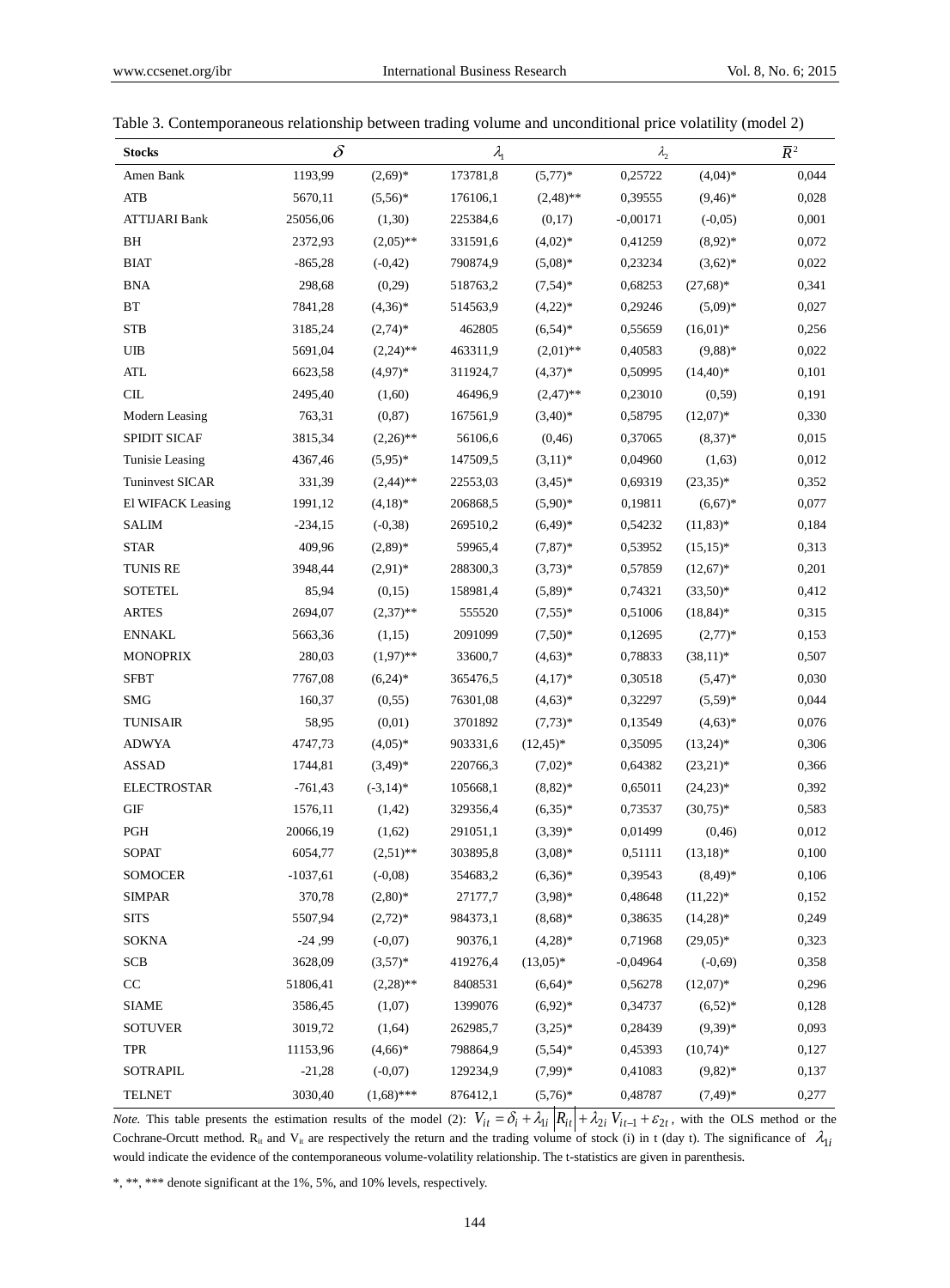The non significance of trade volume impact on price volatility of the shares of ATIJARI, BIAT, UIB, SPIDIT-SICAF and SMG could be explained by the inability of this variable to appropriately measure information content of trading activity. This is in line with the findings of Jones, Kaul and Lipson (1994), Gopinath and Krishnamurti (2001), Huang and Masulis (2003), Chan and Fong (2006), Giot, Laurent and Petitjean (2010), Kao and Fung (2012), and Shahzed, Duong, Kalev and Singh (2014) who assume that the number of transactions is more informative than the volume and thus it has a higher explanatory power of price volatility and therefore of the relationship between volatility and trading volume. Thus, through replacing the volume  $(V_t)$  by the number of transactions  $(N_t)$  in equation (1) for the considered shares, we notice that coefficients  $\beta_1$  become all significantly positive as shown in Table 4. This means that trading activity has always a significantly positive impact on price volatility but it depends on choosing of the best trading activity measure: the measure which provides more information content and therefore plays the role of the best information proxy which highly affects price volatility through trading activity as documented in the microstructure literature.

|                     |             | as the coefficient of $V_t$ |                  | as the coefficient of $N_t$ |             |                  |
|---------------------|-------------|-----------------------------|------------------|-----------------------------|-------------|------------------|
|                     | coefficient | t-statistic                 | $\overline{D}^2$ | coefficient                 | t-statistic | $\overline{D}^2$ |
| <b>ATTIJARI</b>     | $2.40 E-10$ | (0.38)                      | 0.191            | 5.92 E-05                   | $(9,28)$ *  | 0,270            |
| <b>BIAT</b>         | 7.12 E-09   | (1, 42)                     | 0.138            | $6.90 E-0.5$                | $(8,67)^*$  | 0,198            |
| <b>UIB</b>          | $-2.29E-09$ | $(-0.69)$                   | 0.054            | 2.31 E-05                   | $(4,55)*$   | 0,072            |
| <b>SPIDIT-SICAF</b> | 4,60 E-09   | (0,66)                      | 0,032            | 0.000225                    | $(10,56)*$  | 0,125            |

Table 4. Significance of coefficients  $\beta_1$  taking into account the number of transactions

*Note.* This table presents estimation results, using the OLS method or Cochrane-Orcutt method, of model (1) through replacing the trading volume by the number of transactions as follows:  $|R_{it}| = \alpha_i + \beta_{1i} N_{it} + \beta_{2i} |R_{it-1}| + \varepsilon_{1t}$ . The significance of  $\beta_{1i}$  would indicate the impact of number of transactions on price volatility. The t-statistics are given in parenthesis.

**SMG** 4,61 E-08 (0,95) 0,184 0,000108 **(8,72)\*** 0,247

\* denotes significant at 1% level.

Estimation results of model (2) show that, for 41 shares among 43, coefficients  $\lambda_1$  are significantly positive which indicates that the current price volatility could be useful to predict the variation magnitude the trading volume. The joint significance of the coefficients  $\beta_1$  and  $\lambda_1$  confirm the strong positive contemporaneous relationship between trading volume and unconditional price volatility. These results support works of Lee and Rui (2002), Mestel, Gurgul, and Majdosz (2003, 2005), Kumar, Singh, and Pandey (2009), Huang and Wang (2012), Chuang, Liu, and Susmel (2012), Celik (2013), Davidsson (2014)... This contemporaneous relationship is mainly due to the joint dependence of volume and volatility to the information arrival rate as predicted by the Mixture of Distribution Hypothesis (MDH) assuming that the dissemination of the new information is contemporaneous and that the instant reaction of the different actors regarding its arrival on the market implies a positive contemporaneous relationship between volume and volatility where the current value of trading volume could explain the current price volatility. Indeed, on one hand, price volatility is strongly influenced even driven by information and on the other hand, trading activity provides considerable information content and acts as information flow proxy as suggested by previous literature, which could generate a strong positive contemporaneous volume-volatility relationship. The joint dependence of volume and volatility to information flow confirms our hypothesis H1.

Overall, obtained results demonstrate the existence of a highly significant relationship between trading volume and price volatility. However, this first empirical study does not allow us to identify the volume component leading this relationship. In particular, since trading volume can be divided in number of transactions and trade size, it is questionable if this relationship is driven by either one of the variables or both components?

## *4.3 Number of Transactions, Trade Size and Volatility: An Analysis with Daily Data*

Based on hypothesis of the strategic asymmetric information models stating that informed investors can hide their trades by fragmenting them into small and medium-sized transactions which gives the number of transaction an important information content and seen the theoretical ambiguity of the role of trade size while explaining price change, we examined the relative roles of the number of transactions and the trade size in the volume-volatility relationship. For that, we referred to the methodology of Huang and Masulis (2003) estimating model (3) by the Ordinary Least Squares (OLS) method or the method of Cochrane-Orcutt (in case of errors autocorrelation). The results of these estimations are presented in Table 5.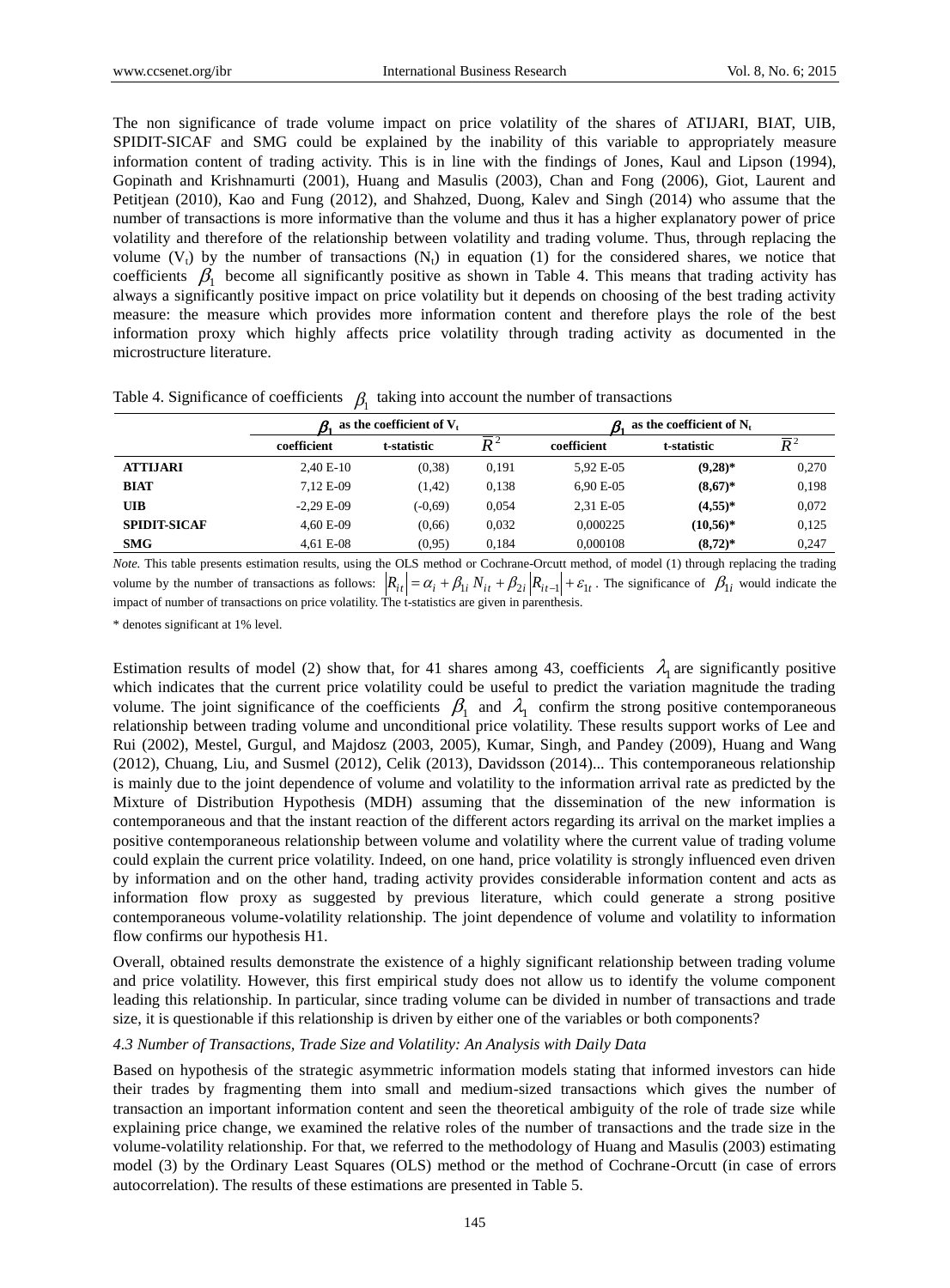| <b>Stocks</b>               | $\alpha$ |              | $\pmb{\beta}$ |              | γ         |               | $\overline{R}^2$ |
|-----------------------------|----------|--------------|---------------|--------------|-----------|---------------|------------------|
| Amen Bank                   | 0,00601  | $(13,22)*$   | 1,03E-06      | (1, 48)      | 0,00012   | $(13,10)*$    | 0,187            |
| <b>ATB</b>                  | 0,00664  | $(9,59)*$    | 5,38 E-08     | (0,51)       | 7,49 E-05 | $(4.95)*$     | 0,151            |
| <b>ATTIJARI Bank</b>        | 0,00495  | $(7,48)$ *   | 1,06 E-09     | (0,10)       | 8,70 E-05 | $(9,79)*$     | 0,255            |
| BH                          | 000549   | $(10,70)*$   | $-2,39E-08$   | $(-0, 35)$   | 0,00015   | $(11,62)^*$   | 0,192            |
| <b>BIAT</b>                 | 0,00609  | $(11,54)*$   | 1,37 E-08     | (0,07)       | 8,64 E-05 | $(8.92)*$     | 0,183            |
| <b>BNA</b>                  | 0,00688  | $(13,08)*$   | $-5,20E-07$   | $(-0,94)$    | 9,18 E-05 | $(13,86)*$    | 0,190            |
| BT                          | 0,00459  | $(7,30)*$    | $-9,70E-08$   | $(-0, 55)$   | 5,82 E-05 | $(9,09)*$     | 0,207            |
| <b>STB</b>                  | 0,00672  | $(10,88)*$   | 3,19 E-08     | (0,03)       | 8,28 E-05 | $(11,89)*$    | 0,213            |
| <b>UIB</b>                  | 0,00609  | $(13,27)*$   | $-4,02$ E-07  | $(-1, 35)$   | 3,62 E-05 | $(5,40)*$     | 0,074            |
| <b>ATL</b>                  | 0,00767  | $(10,32)^*$  | 3,83 E-07     | (0,42)       | 8,31 E-05 | $(7,62)*$     | 0,088            |
| $\mathop{\rm CIL}\nolimits$ | 0,00611  | $(8,95)*$    | $-3,46E-07$   | $(-0, 49)$   | 0,00023   | $(10, 43)^*$  | 0,155            |
| Modern Leasing              | 0,01081  | $(9,14)*$    | 8,53 E-06     | (1, 43)      | 1,39 E-05 | $(3,12)*$     | 0,152            |
| <b>SPIDIT SICAF</b>         | 0,00674  | $(12,77)*$   | $-9,58E-07$   | $(-2,35)$ ** | 0,00024   | $(10,73)*$    | 0,127            |
| Tunisie Leasing             | 0,00672  | $(12,63)*$   | $-2,86E-07$   | $(-0, 88)$   | 0,00012   | $(10,52)*$    | 0,141            |
| <b>Tuninvest SICAR</b>      | 0,01114  | $(13,49)^*$  | 3,75 E-06     | (1,29)       | 0,00024   | $(7,53)*$     | 0,070            |
| El WIFACK Leasing           | 0,00502  | $(10,21)$ *  | 3,80 E-07     | (1,51)       | 0,00020   | $(10, 85)^*$  | 0,173            |
| <b>SALIM</b>                | 0,00863  | $(10,96)*$   | $-2,55E-07$   | $(-0,24)$    | 6,24 E-05 | $(5,53)*$     | 0,120            |
| <b>STAR</b>                 | 0,00771  | $(10,82)*$   | 1,77 E-06     | (0,27)       | 0,00011   | $(11,78)^*$   | 0,204            |
| <b>TUNIS RE</b>             | 0,00832  | $(8,64)*$    | $-1,55E-06$   | $(-0, 84)$   | 6,33 E-05 | $(8,15)^*$    | 0,152            |
| <b>SOTETEL</b>              | 0,01125  | $(11, 41)^*$ | 5,21 E-06     | (0,77)       | 7,10 E-05 | $(9,34)*$     | 0,159            |
| <b>ARTES</b>                | 0,00709  | $(13,34)*$   | 9,87 E-08     | (0,18)       | 5,17 E-05 | $(10,01)*$    | 0,158            |
| <b>ENNAKL</b>               | 0,00718  | $(7,41)*$    | 3,02 E-06     | $(2,01)$ **  | 2,33 E-05 | $(12,11)^*$   | 0,432            |
| <b>MONOPRIX</b>             | 0,00738  | $(8,18)^*$   | $-1,29E-05$   | $(-1,40)$    | 0,00012   | $(8,91)*$     | 0,090            |
| <b>SFBT</b>                 | 0,00444  | $(9,22)*$    | $-1,68E-07$   | $(-1,36)$    | 9,93 E-05 | $(10, 48)^*$  | 0,136            |
| <b>SMG</b>                  | 0,00917  | $(13,19)^*$  | 1,57 E-06     | (0,71)       | 0,00013   | $(8,51)^*$    | 0,229            |
| <b>TUNISAIR</b>             | 0,00607  | $(9,37)*$    | 1,17 E-06     | $(3,82)*$    | 9,31 E-05 | $(13,74)^*$   | 0,234            |
| <b>ADWYA</b>                | 0,00416  | $(5,66)*$    | 5,49 E-06     | $(2,98)*$    | 7,72 E-05 | $(12,39)^*$   | 0,259            |
| <b>ASSAD</b>                | 0,00466  | $(7,48)$ *   | 4,67 E-07     | (0,67)       | 0,00015   | $(15,21)^*$   | 0,239            |
| <b>ELECTROSTAR</b>          | 0,01388  | $(19,28)*$   | 6,93 E-07     | (0,37)       | 0,00020   | $(13.92)^{*}$ | 0,247            |
| <b>GIF</b>                  | 0,00660  | $(5.61)^*$   | 1,20 E-05     | $(3,93)*$    | 6,94 E-05 | $(10,59)*$    | 0,236            |
| PGH                         | 0,00830  | $(16,21)*$   | 2,90 E-08     | (1,15)       | 1,60 E-05 | $(4,77)*$     | 0,121            |
| <b>SOPAT</b>                | 0,01479  | $(16,62)*$   | 3,77 E-07     | (1,21)       | 5,79 E-05 | $(5,72)*$     | 0,091            |
| <b>SOMOCER</b>              | 0,01106  | $(15,39)^*$  | 8,49 E-09     | (0,19)       | 6,29 E-05 | $(12, 47)^*$  | 0,200            |
| SIMPAR                      | 0,01122  | $(18,31)^*$  | $-9,42 E-07$  | $(-0,57)$    | 0,00016   | $(8,33)*$     | 0,089            |
| <b>SITS</b>                 | 0,00774  | $(11,79)*$   | 2,30 E-06     | $(2,85)^*$   | 7,66 E-05 | $(10, 47)^*$  | 0,180            |
| <b>SOKNA</b>                | 0,01119  | $(18,97)*$   | 1,86 E-06     | $(1,75)$ *** | 0,00012   | $(7,89)*$     | 0,117            |
| <b>SCB</b>                  | 0,00571  | $(6,30)*$    | $-3,26E-06$   | $(-1,26)$    | 0,00024   | $(17, 84)^*$  | 0,402            |
| CC                          | 0,00374  | $(2,88)*$    | 6,28 E-08     | (0,13)       | 3,22 E-05 | $(10, 47)^*$  | 0,373            |
| <b>SIAME</b>                | 0,00831  | $(8,91)*$    | 3,60 E-08     | (0,37)       | 8,63 E-05 | $(7,89)*$     | 0,269            |
| <b>SOTUVER</b>              | 0,01283  | $(16,50)*$   | 3,65 E-07     | $(1,81)$ *** | 9,21 E-05 | $(8,98)*$     | 0,201            |
| <b>TPR</b>                  | 0,00589  | $(9,36)*$    | 125 E-07      | (0,24)       | 5,75 E-05 | $(9,18)*$     | 0,103            |
| <b>SOTRAPIL</b>             | 0,01053  | $(17,21)*$   | 3,58 E-06     | (1, 56)      | 0,00015   | $(11, 41)^*$  | 0,156            |
| <b>TELNET</b>               | 0,00420  | $(5,03)*$    | $-1,18E-06$   | $(-0, 82)$   | 5,72 E-05 | $(9,29)*$     | 0,301            |

Table 5. Relative effects of the number of transactions and the trade size on price volatility: An analysis with daily data

*Note.* This table presents the estimation results of the model (3):  $VOL_{it} = \alpha_i + \beta_i AV_{it} + \gamma_i N_{it} + \varepsilon_{it}$ , by the OLS method or the Cochrane-Orcutt method. N<sub>it</sub> and AV<sub>it</sub> respectively represent the number of transactions and the trade size of the stock i in t. Vol<sub>it</sub> represent price volatility measure.  $\beta_i$  and  $\gamma_i$  measure the relative effects of trade size and number of transactions on price volatility. The t-statistics are given in parenthesis.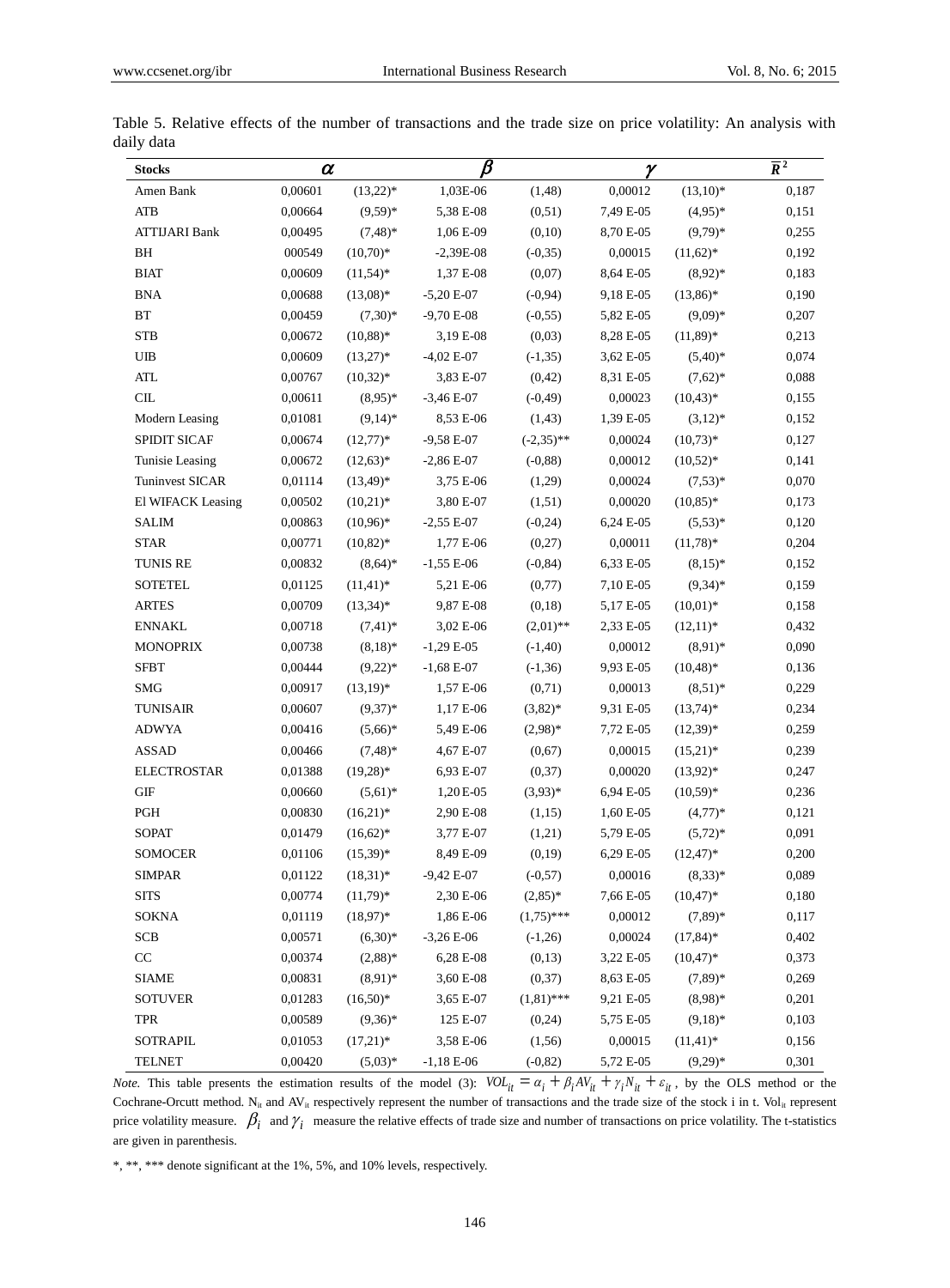According to Table 5, we notice that for all shares, coefficients  $\gamma_i$  are positive and statistically significant which means that the number of transactions has positive significant impact on price volatility as shown by the t-statistics. The strong significance of these coefficients is justified by the importance of the information content of the number of transactions leading to price change. This is in line with the findings of Jones, Kaul, and Lipson (1994), Jiang and Kryzanowiski (1998), Gopinath and Krishnamurti (2001), Huang and Masulis (2003), Giot, Laurent, and Petitjean (2010), Kao and Fung (2012), and Shahzed, Duong, Kalev, and Singh (2014) stating that the number of transactions is the most appropriate measure of trading activity due to communicated information on the market and therefore it is the best proxy for the information flow that is at the origin of all price changes.

The estimation results of model (3) also show that coefficients  $\beta_i$  are significantly positive only for seven among 43 selected shares indicating that in general, trade size does not have a significant positive impact on price volatility. This implies that in average, trade size does not have additional information content, beyond that of the number of transactions, and that any information related to the trading activity is almost entirely included in the number of transactions that significantly influence the price volatility of all shares. Thus, the positivity of the volume-volatility relationship simply reflects the positive relationship between the number of transactions and volatility.

Overall, these results show that the number of transactions is much more significant than trade size in the explanation of the price volatility and seems to be the dominant factor that drives the positive volume-volatility relationship, and that despite having a significantly positive impact on volatility for the case of some shares, trade size do not provide an explanatory power of price changes beyond the one provided by the number of transactions. Thus, these results highlight the camouflage strategy adopted by informed Tunisian investors that chose to fragment their trading activity in several smaller and medium-sized transactions in order to not reveal their informational advantages which leads them to multiply their interventions on the stock market so that the number of transactions would become high and therefore provides information content that could significantly affect price volatility.

This finding is in accordance with the hypothesis of the strategic models of Kyle (1985), Admati and Pfleiderer (1988), Foster and Viswanathan (1996), Chordia and Subrahmanyam (2004), and Cho (2007) stating that an informed investor prefers to conceal its trading activities through fragmenting them and progressively treating them in order to hide its privileged identity. Therefore, the interpretation of the different actors of such behavior as informative could generate large price fluctuations. In this context, trade size communicates a trivial information compared to the one disseminated by the number of transactions. The high significance level of number of transactions' impact on price volatility reflects the strategic camouflage behavior of the informed Tunisian investors. This confirms our hypothesis H2 and challenges our hypothesis H3 predicting that, similarly to the theoretical predictions of the competitive models (Easley & O'Hara, 1987; Holthausen & Verrecchia, 1990; Back & Baruch, 2007; Ozsoylev & Takayama, 2010), informed investors prefer to trade large amounts of shares to enjoy their private information, which can provide important information content to the trade size and thus leads to the significance of its positive relationship with price volatility. Therefore, our results support the hypothesis of the strategic asymmetric information models and bring into question the hypothesis of competitive asymmetric information models.

Our empirical results are consistent with Jones, Kaul, and Lipson (1994), Gopinath and Krishnamurti (2001), Huang and Masulis (2003), Chan and Fong (2006), Giot, Laurent, and Petitjean (2010), Kao and Fung (2012) and Shahzed, Duong, Kalev, and Singh (2014) who show that volume-volatility positive relationship simply reflects the positive relationship between the price volatility and the number of transactions. Conversely, Chan and Fong (2000) find that both the number of transactions and the trade size play significant roles in this relationship.

#### *4.4 Number of Transactions, Trade Size and Volatility: An Intraday Analysis*

Using daily data, we confirmed the hypothesis of the strategic models showing that the number of transactions is the dominant factor leading the volume-volatility positive relationship. However, some studies falling within the same context, suggested that the temporal aggregation of intraday transactions in daily amounts could smooth trade size variability and thus reduce its information content and its significance, and therefore call for the use of intraday data while analyzing the relative effects of the number of transactions and the trade size on price volatility. Based on this suggestion, we used intraday data with timestamp to the second to reanalyze the relative contributions of the number of transactions and the average trade size while explaining the origin of the positive volatility-volume relationship by estimating the model (4) Results of these estimations are presented in Table 6 .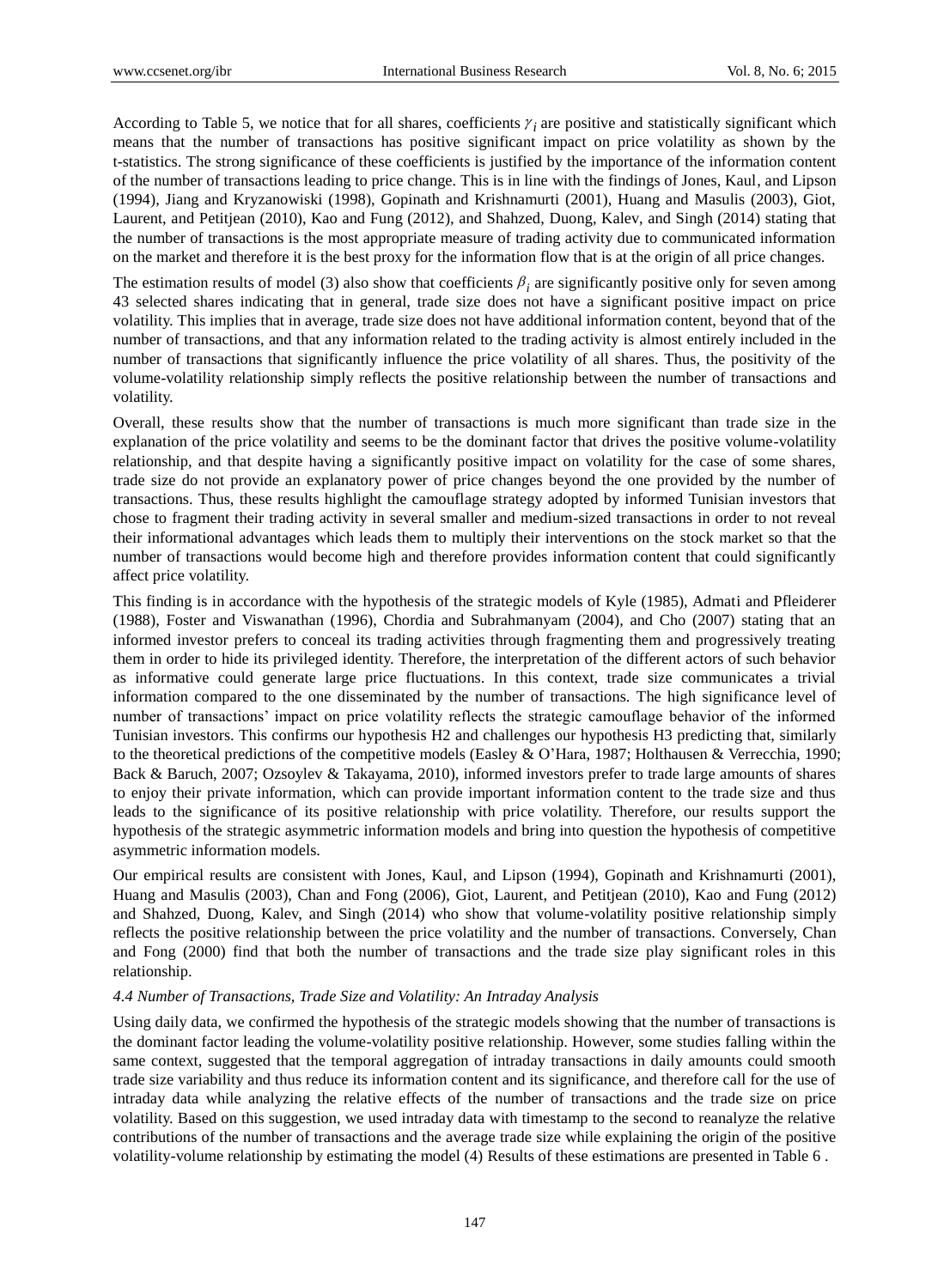| <b>Stocks</b>        | $\alpha$ |              | $\beta$      |               | γ         |              | $\overline{R}^2$ |
|----------------------|----------|--------------|--------------|---------------|-----------|--------------|------------------|
| Amen Bank            | 0,004467 | $(6,51)^*$   | 4,32 E-06    | $(4,96)*$     | 0,000101  | $(1,76)$ *** | 0,025            |
| <b>ATB</b>           | 0,003747 | $(15,15)^*$  | $-1,97E-07$  | $(-0,66)$     | 0,000111  | $(5,39)^*$   | 0,099            |
| <b>ATTIJARI Bank</b> | 0,003761 | $(13.95)^*$  | $-1,36E-06$  | $(-1,57)$     | 0,000105  | $(4,36)^*$   | 0,114            |
| BH                   | 0,006364 | $(10,74)*$   | 1,51 E-07    | (1,39)        | 0,000212  | $(3,61)*$    | 0,143            |
| <b>BIAT</b>          | 0,004292 | $(13,01)^*$  | 3,61 E-07    | $(7,73)*$     | 0,000154  | $(3,74)^*$   | 0,146            |
| <b>BNA</b>           | 0,004733 | $(13, 84)^*$ | $-8,84E-09$  | $(-0,10)$     | 0,000189  | $(5,98)^{*}$ | 0,081            |
| BT                   | 0,001934 | $(12,85)^*$  | $-7,93E-09$  | $(-0.08)$     | 6,25 E-05 | $(8,01)^*$   | 0,099            |
| <b>STB</b>           | 0,005970 | $(13,39)^*$  | $-1,04E-06$  | $(-1, 19)$    | 0,000298  | $(6,10)*$    | 0,070            |
| UIB                  | 0,003695 | $(14,19)^*$  | 1,21 E-07    | (0,19)        | 0,000126  | $(5,01)^*$   | 0,037            |
| <b>ATL</b>           | 0,007723 | $(16,73)*$   | $-3,52E-06$  | $(-3,81)^*$   | 0,000145  | $(5,08)^*$   | 0,074            |
| CL                   | 0,005696 | $(14, 84)^*$ | $-3,00E-06$  | $(-2,04)$ **  | 0,000104  | $(1,98)$ **  | 0,040            |
| Modern Leasing       | 0,008485 | $(19,82)*$   | $-4,81 E-06$ | $(-2,70)*$    | 0,000126  | $(2,70)*$    | 0,039            |
| SPIDIT SICAF         | 0,005739 | $(10,55)^*$  | $-3,81 E-07$ | $(-1,22)$     | 0,000223  | $(2,94)*$    | 0,107            |
| Tunisie Leasing      | 0,007389 | $(14,49)*$   | 1,45 E-07    | (0,79)        | 3,32 E-05 | (0, 33)      | 0,049            |
| Tuninvest SICAR      | 0,011536 | $(12, 49)^*$ | $-5,62E-06$  | $(-1, 41)$    | 4,90 E-05 | (0, 48)      | 0,012            |
| El WIFACK Leasing    | 0,010979 | $(14,04)*$   | 1,57 E-06    | (0, 33)       | 5,99 E-05 | (0,61)       | 0,013            |
| <b>SALIM</b>         | 0,012473 | $(13,44)^*$  | $-1,75E-06$  | $(-1,78)$ *** | 0,000111  | (0, 80)      | 0,057            |
| <b>STAR</b>          | 0,005023 | $(14,67)*$   | $-0,96E-06$  | $(-0, 74)$    | 8,62 E-05 | $(3,14)^*$   | 0,085            |
| <b>TUNIS RE</b>      | 0,004210 | $(15,99)^*$  | 9,22 E-07    | $(1,83)$ ***  | 0,000151  | $(8,15)^*$   | 0,079            |
| <b>SOTETEL</b>       | 0,005408 | $(17,05)^*$  | 9,77 E-07    | (1, 47)       | 0,000132  | $(10,25)*$   | 0,098            |
| <b>ARTES</b>         | 0,002047 | $(8,92)*$    | 2,58 E-09    | (0,08)        | 0,000244  | $(14,65)^*$  | 0,143            |
| <b>ENNAKL</b>        | 0,002574 | $(15,80)*$   | $-2,00E-10$  | $(-0,004)$    | 0,000116  | $(22,12)*$   | 0,246            |
| <b>MONOPRIX</b>      | 0,003980 | $(13,39)^*$  | $-8,23E-07$  | $(-1,01)$     | 0,000161  | $(9,83)*$    | 0,074            |
| <b>SFBT</b>          | 0,002808 | $(11,22)*$   | 1,35 E-09    | (0,02)        | 0,000160  | $(8,56)^*$   | 0,092            |
| <b>SMG</b>           | 0,004903 | $(9,25)*$    | 1,24 E-05    | $(7,18)^*$    | 0,000389  | $(10,56)*$   | 0,234            |
| <b>TUNISAIR</b>      | 0,004582 | $(16,36)^*$  | 1,46 E-07    | (0, 89)       | 0,000154  | $(13,85)^*$  | 0,154            |
| <b>ADWYA</b>         | 0,004059 | $(12,59)^*$  | $-9,90E-07$  | $(-1, 19)$    | 0,000109  | $(10, 44)*$  | 0,071            |
| <b>ASSAD</b>         | 0,003880 | $(12,95)^*$  | 1,11 E-06    | $(11,05)^*$   | 0,000101  | $(2,65)^*$   | 0,210            |
| <b>ELECTROSTAR</b>   | 0,005489 | $(6,97)*$    | 1,58 E-05    | $(3,89)*$     | 0,000310  | $(18,83)*$   | 0,209            |
| <b>GIF</b>           | 0,003259 | $(7, 45)^*$  | 3,61 E-06    | $(2,59)^*$    | 0,000122  | $(16,19)^*$  | 0,221            |
| PGH                  | 0,004158 | $(17,15)^*$  | 4,18 E-07    | $(6,04)^*$    | 6,92 E-05 | $(6,93)*$    | 0,126            |
| <b>SOPAT</b>         | 0,005789 | $(18,31)^*$  | $-1,71E-07$  | $(-0,63)$     | 0,000113  | $(10,94)$ *  | 0,123            |
| <b>SOMOCER</b>       | 0,004996 | $(12,76)^*$  | 3,03 E-08    | $(2,77)*$     | 0,000102  | $(15, 64)^*$ | 0,187            |
| <b>SIMPAR</b>        | 0,006185 | $(15,22)*$   | $-1,92E-07$  | $(-0, 64)$    | 0,000192  | $(4,39)*$    | 0,032            |
| <b>SITS</b>          | 0,005020 | $(15,78)^*$  | $-5,09E-07$  | $(-1,24)$     | 0,000116  | $(7,94)$ *   | 0,087            |
| <b>SOKNA</b>         | 0,003958 | $(10,26)^*$  | $-1,22E-06$  | $(-0,98)$     | 0,000303  | $(10,39)*$   | 0,079            |
| <b>SCB</b>           | 0,004950 | $(12,03)*$   | $-1,55E-06$  | $(-2,04)$ **  | 0,000338  | $(7,26)^*$   | 0,109            |
| CC                   | 0,001659 | $(11,22)*$   | 4,87 E-07    | $(5,78)^*$    | 4,88 E-05 | $(16, 41)^*$ | 0,218            |
| <b>SIAME</b>         | 0,006395 | $(12,01)*$   | 9,90 E-07    | (1,18)        | 8,28 E-05 | (1,51)       | 0,037            |
| <b>SOTUVER</b>       | 0,003954 | $(10,36)*$   | $-1,04E-06$  | $(-1,12)$     | 0,000166  | $(7,17)^*$   | 0,041            |
| <b>TPR</b>           | 0,003422 | $(16,92)*$   | $-3,04 E-07$ | $(-1, 36)$    | 9,05 E-05 | $(7,99)*$    | 0,058            |
| SOTRAPIL             | 0,005351 | $(13,88)*$   | 1,15 E-06    | (0, 72)       | 0,000285  | $(13,56)*$   | 0,154            |
| <b>TELNET</b>        | 0,003557 | $(16,67)*$   | 6,22 E-07    | $(5,83)*$     | 0,000127  | $(11,03)*$   | 0,129            |

*Note.* This table presents estimation results of the model (4):  $VOL_{i,j,t} = \alpha_i + \beta_i AV_{i,j,t} + \gamma_i N_{i,j,t} + \varepsilon_{i,j,t}$ , by the OLS method or the Cochrane-Orcutt method.  $N_{i,j,t}$  and  $AV_{i,j,t}$ , respectively represent the number of transactions and trade size of stock (i) in the interval (j) of 30 minutes of the trade day t.  $\beta_i$  and  $\gamma_i$  measure the relative effects of trade size and number of transactions on volatility. The t-statistics are given in parenthesis.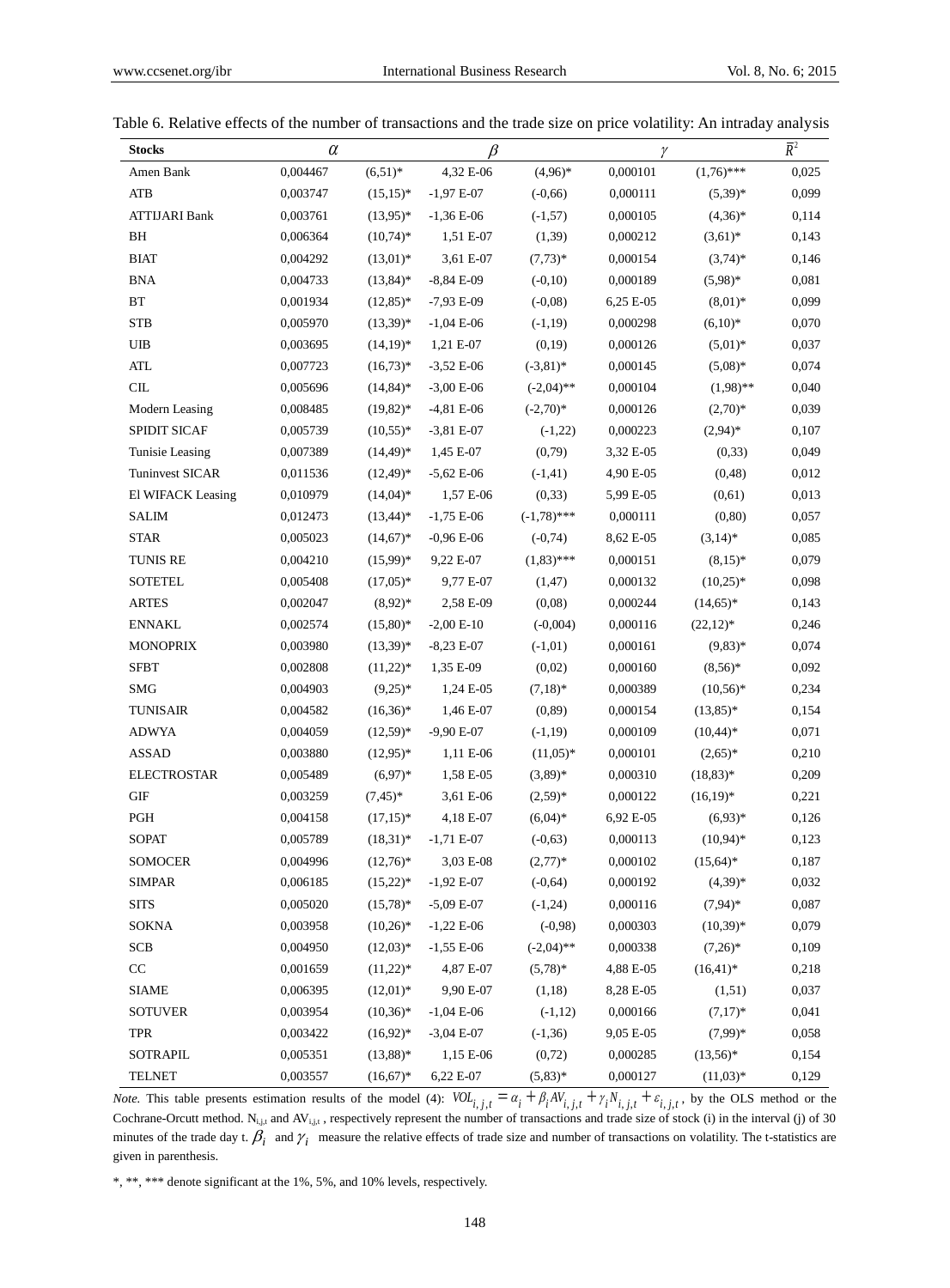Estimation results of model (4) based on intraday data show that the coefficient number of transactions is positive for all shares and statistically significant for most of them (38 from 43 shares). However, trade size coefficient is only positive for 21 shares and is only statistically significant for 11 of them. These results imply that the number of transactions remains a variable that has a positive significantly impact on price volatility no matter the frequency of used data ; daily or intraday. Conversely, trade size remains in general not significant and does not provide an explanatory power of price volatility beyond that the number of transactions, despite that there is a slight improve of its significance level regarding the explanation of price volatility as shown by coefficient  $\beta_i$  (that is significant for 7 shares using daily data and for 11 shares using intraday data). Moreover, trade size coefficient is negative for 22 shares and statistically significant for 5 among them which imply that, in general, our results confirm well the theoretical ambiguity of the role played by trade size in the explanation of price changes. Thus, the number of transactions appears to be the dominant factor that drives the positive contemporaneous volume-volatility relationship no matter the frequency of used data; daily or intraday.

The results that we have obtained using intraday data are in general consistent with those obtained in the analysis using daily data implying that temporal aggregation of intraday data in daily amounts did not smooth the trade size variability and therefore did not reduce its information content and its significance. These results contradict the suggestion of Huang and Masulis (2003) who show that the use of intraday data strengthens the explanatory power of the trade size which is becoming significant in the explanation of volatility.

Overall, our results based on intraday data empirically support the hypothesis of strategic asymmetric information models of Kyle (1985), Admati and Pfleiderer (1988), Foster and Viswanathan (1996), Chordia and Subrahmanyam (2004) and Cho (2007), but are in contradiction with the hypothesis of competitive asymmetric information models of Easley and O'Hara (1987), Holthausen and Verrecchia (1990), Back and Baruch (2007), and Ozsoylev and Takayama (2010).

## **5. Conclusion**

This paper empirically studies the relationship between trading volume and unconditional price volatility in order to empirically support either the hypothesis of strategic asymmetric information models or the hypothesis of competitive asymmetric information models. For that, we followed a three-step approach. First, through analysing the contemporaneous volume-volatility relationship. Then, through testing the relative impacts of the number of transactions and the trade size on price volatility and therefore test their relative contributions to the explanation of the origin of this relationship using, first, data with daily frequency and, second, intraday data. Our empirical tests are applied to daily and intraday data related to the 43 most active and dynamic traded stocks on the Tunisian stock market running from January 2, 2008 to June 29, 2012 for the daily analysis and from 03 October 2011 to 28 September 2012 for the intraday analysis.

The results show the existence of a strong positive contemporaneous volume-volatility relationship. This contemporaneous relationship is mainly due to the joint dependence of volume and volatility to the information arrival rate as predicted by the Mixture of Distribution Hypothesis (MDH) assuming that the new information dissemination is contemporaneous and that the instant reaction of the different actors regarding its arrival on the market implies a positive contemporaneous relationship between volume and volatility were the current value of trading volume could explain the current price volatility. Our results also show that whatever the frequency of used data, daily or intraday, the number of transaction is more significant than trade size in the explanation of the volatility due to its information content and appears to be the dominant factor that drives the positive volume-volatility relationship. Despite having a positive significant impact on price volatility of some shares, trade size has no explanatory power of price volatility beyond that the number of transactions. The positivity of the volume-volatility relationship simply reflects the positive relationship between volatility and the number of transactions.

According to the hypothesis of strategic asymmetric information models, our empirical results indicate that the informed Tunisian investors adopt strategic camouflage behaviour through fragmenting their trades and progressively treating them in order to not reveal their informational advantages, which leads them to multiply their interventions on the stock market so that their number of transactions becomes high and thus provides information content that could significantly affect price volatility. On the other hand, our results challenge the hypothesis of competitive asymmetric information models predicting that informed investors prefer to trade large amounts of shares to enjoy their private information which can provide information content to trade size and therefore leading to the significance of its positive relationship with price volatility.

#### **References**

Admati A., & Pfleiderer, P. (1988). A theory of intraday patterns: Volume and price variability. *Review of*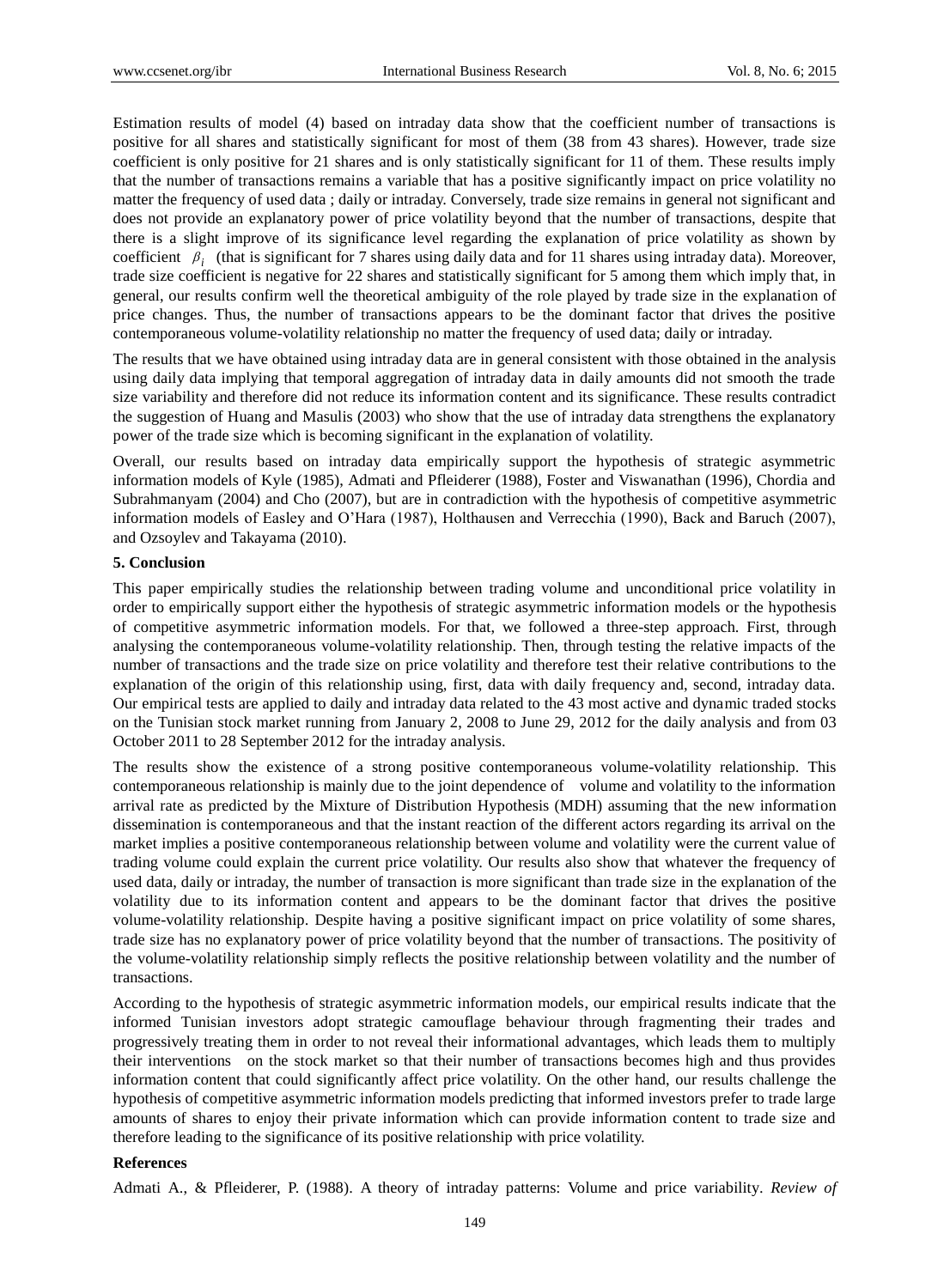*Financial Studies, 1*, 3-40. http://dx.doi.org/10.1093/rfs/1.1.3

- Alsubaie, A., & Najand, M. (2009). Trading volume, time-varying conditional volatility, and asymmetric volatility spillover in the Saudi stock market. *Journal of Multinational Financial Management, 19*, 139-159. http://dx.doi.org/10.1016/j.mulfin.2008.09.002
- Andersen, T. G. (1996). Return volatility and trading volume: An information flow interpretation of stochastic volatility. *Journal of Finance, 51*, 169-204. http://dx.doi.org/10.2307/2329306
- Andersen, T. G., Bollerslev, T., Diebold, F. X., & Ebens, H. (2001). The distribution of realized stock return volatility*. Journal of Financial Economics, 61*, 43-76. http://dx.doi.org/10.1016/S0304-405X(01)00055-1
- Back, K., & Baruch, S. (2007). Working orders in limit-order markets and floor exchanges*. Journal of Finance, 61*, 1589-1621. http://dx.doi.org/10.1111/j.1540-6261.2007.01252.x
- Barclay, M. J., & Warner, J. B. (1993). Stealth trading and volatility. *Journal of Financial Economics, 34*, 281-305. http://dx.doi.org/10.1016/0304-405X(93)90029-B
- Bollerslev, T., & Jubinski, D. (1999). Equity trading volume and volatility: Latent information arrivals and common long-run dependencies. *Journal of Business and Economic Statistics, 17*, 9-21. http://dx.doi.org/10.1080/07350015.1999.10524793
- Celik, S. (2013). New evidence on the relation between trading volume and volatility. *Business and Economic Research, 3*(1), 176-186. http://dx.doi.org/10.5296/ber.v3i1.3222
- Chan, C. C., & Fong, W. M. (2006). Realized volatility and transactions. *Journal of Banking & Finance, 30*, 2063-2085. http://dx.doi.org/10.1016/j.jbankfin.2005.05.021
- Chan, F., & Fong, W. M. (2000). Trade size, order imbalance, and the volatility-volume relation*. Journal of Financial Economics, 57*(2), 247-273. http://dx.doi.org/10.1016/S0304-405X(00)00057-X
- Cho, J. W. (2007). Earnings announcements, private information, and strategic informed trading. *Journal of Financial Intermediation, 16*, 117-149. http://dx.doi.org/10.1016/j.jfi.2006.10.001
- Chordia, T., & Subrahmanyam, A. (2004). *Order imbalance and individual stock returns: Theory and evidence. Journal of Financial Economics, 72*, 485-518. http://dx.doi.org/10.1016/S0304-405X(03)00175-2
- Chuang, W. I., Liu, H. H., & Susmel, R. (2012). The bivariate GARCH approach to investigating the relation between stock returns, trading volume, and return volatility. *Global Finance Journal, 23*(1), 1-15. http://dx.doi.org/10.1016/j.gfj.2012.01.001
- Clark, P. K. (1973). A subordinated stochastic process model with finite variance for speculative prices. *Econometrica, 41*, 135-155. http://dx.doi.org/10.2307/1913889
- Copeland, T. E. (1976). A model of Asset trading under the assumption of sequential information arrival. *Journal of Finance, 31*, 1149-1168. http://dx.doi.org/10.2307/2326280
- Darrat, A. F., Rahman, S., & Zhong, M. (2003). Intraday trading volume and return volatility of the DJIA stocks: A note. *Journal of Banking and Finance, 27*, 2035-2043. http://dx.doi.org/10.1016/S0378-4266(02)00321-7
- Davidsson, M. (2014). Volume, volatility and momentum in financial markets. *International Research Journal of Applied Finance, 5*(3), 211-223.
- Easley, D., & O'Hara, M. (1987). Price, trade size, and information in securities markets. *Journal of Financial Economics, 19*, 69-90. http://dx.doi.org/10.1016/0304-405X(87)90029-8
- Epps, T. W., & Epps, M. L. (1976). The stochastic dependence of security price changes and transaction volumes: Implications for the mixture-of-distributions hypothesis. *Econometrica, 44*, 305-321. http://dx.doi.org/10.2307/1912726
- Foster, F. D., & Viswanathan, S. (1996). Strategic trading when agents forecast the forecast of others. *The Journal of Finance, 51*(4), 1437-1478. http://dx.doi.org/10.2307/2329400
- Giot, P., Laurent, S., & Petitjean, M. (2010). Trading activity, realized volatility and jumps. *Journal of Empirical Finance, 17*, 168-175. http://dx.doi.org/10.1016/j.jempfin.2009.07.001
- Gopinath, S., & Krishnamurti, C. (2001). Number of transactions and volatility: An empirical study using high-frequency Data from NASDAQ stocks. *Journal of Financial Research, 24*(2), 205-218. http://dx.doi.org/10.1111/j.1475-6803.2001.tb00765.x
- Harris, M., & Raviv, A. (1993). Differences of opinion make a horse race. *Review of Financial Studies, 6*,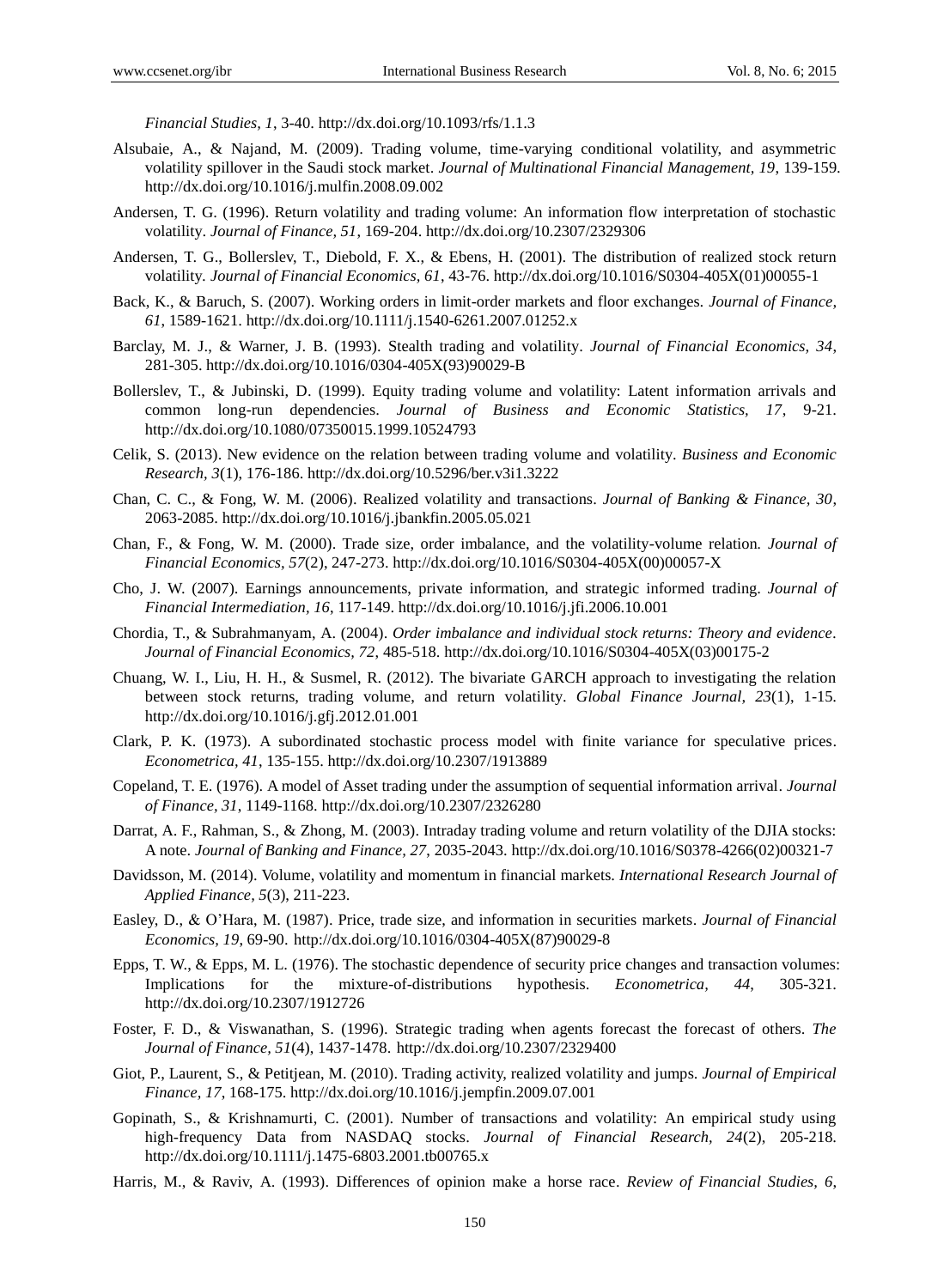473-506. http://dx.doi.org/10.1093/rfs/6.3.473

- Holthausen, R. W., & Verrecchia, R. E. (1990). The effect of informedness and consensus on price and volume behaviour. *The Accounting Review, 65*, 191-208.
- Huang, R. D., & Masulis, R. W. (2003). Trading activity and stock price volatility: Evidence from the London Stock Exchange. *Journal of Empirical Finance, 10*(3), 249-269. http://dx.doi.org/10.1016/S0927-5398(02)00048-8
- Huang, Z., & Wang, T. (2012). The relationship between volatility and trading volume in the Chinese stock market: A volatility decomposition perspective. *Annals of Economics and Finance, 13*(1), 217-242.
- Jennings, R., & Barry, C. (1983). Information dissemination and portfolio choice. *Journal of Financial and Quantitative Analysis, 18*, 1-19. http://dx.doi.org/10.2307/2330801
- Jennings, R. H., Starks, L., & Fellingham, J. (1981). An equilibrium model of asset trading with sequential information arrival. *Journal of Finance, 36*, 143-161. http://dx.doi.org/10.2307/2327469
- Jiang, L., & Kryzanowiski, L. (1998). Trading activity, quoted liquidity, and stock volatility. *Multinational Finance Journal, 3*, 199-227.
- Jones, C. M., Kaul, G., & Lipson, M. L. (1994). Transactions, volume, and volatility. *Review of Financial Studies, 7,* 631-651. http://dx.doi.org/10.1093/rfs/7.4.631
- Kalev, P., Liu, W. M., Pham, P. K., & Jarnecic, E. (2004). Public information arrival and volatility of intraday stock returns. *Journal of Banking and Finance, 28*(6), 1141-1467. http://dx.doi.org/10.1016/S0378-4266(03)00126-2
- Kao, E. H., & Fung, H. G. (2012). Intraday trading activities and volatility in round-the-clock futures markets. *International Review of Economics and Finance, 21*, 195-209. http://dx.doi.org/10.1016/j.iref.2011.06.003
- Karpoff, J. M. (1987). The relation between price changes and trading volume: A survey. *Journal of Financial and Quantitative Analysis, 22*, 109-126. http://dx.doi.org/10.2307/2330874
- Kumar, B., Singh, P., & Pandey, A. (2009). *The dynamic relationship between price and trading volume: Evidence from Indian stock market* (pp. 1-53). Indian Institute of Management Ahmedabad Research and Publications W.P. No. 2009-12-04. http://dx.doi.org/10.2139/ssrn.1527562
- Kyle, A. (1985). Continuous auctions and insider trading. *Econometrica, 53*, 1315-1335. http://dx.doi.org/10.2307/1913210
- Lamoureux, C. G., & Lastrapes, W. D. (1990). Heteroskedasticity in stock return data: Volume versus GARCH effects. *Journal of Finance, 45*, 221-229. http://dx.doi.org/10.2307/2328817
- Lee, B. S., & Rui, M. O. (2002). The dynamic relationship between stock returns and trading volume: Domestic and cross country evidence. *Journal of Banking and Finance, 26*, 51-78. http://dx.doi.org/10.1016/S0378-4266(00)00173-4
- Louhichi, W. (2011). What drives the volume–volatility relationship on Euronext Paris? *International Review of Financial Analysis, 20*, 200-206.
- Mahajan, S., & Singh, B. (2009). The empirical investigation of relationship between return, volume and volatility dynamics in Indian stock market. *Eurasian Journal of Business and Economics, 2*(4), 113-137.
- Mestel, R., Gurgul, H., & Majdosz, P. (2003). *The empirical relationship between stock returns, return volatility and trading volume on the Austrian stock market* (pp. 1-16). Institute of Banking and Finance, University of Graz, Austria.
- Mestel, R., Gurgul, H., & Majdosz, P. (2005). Joint dynamics of prices and trading volume on the Polish stock market. *Managing Global Transitions, 3*(2), 139-156.
- Morse, D. (1980). Asymmetrical information in securities markets and trading volume. *Journal of Financial and Quantitative Analysis, 15*, 1129-1148. http://dx.doi.org/10.2307/2330176
- Ozsoylev, H. N., & Takayama, S. (2010). Price, trade size, and information revelation in multi-period securities markets. *Journal of Financial Markets, 13*, 49-76. http://dx.doi.org/10.1016/j.finmar.2009.10.002
- Shahzad, H., Duong, H. N., Kalev, P. S., & Singh, H. (2014). Trading volume, realized volatility and Jumps in the Australian stock. *Journal of International Financial Markets, Institutions and Money, 31*, 414-430. http://dx.doi.org/10.1016/j.intfin.2014.04.009